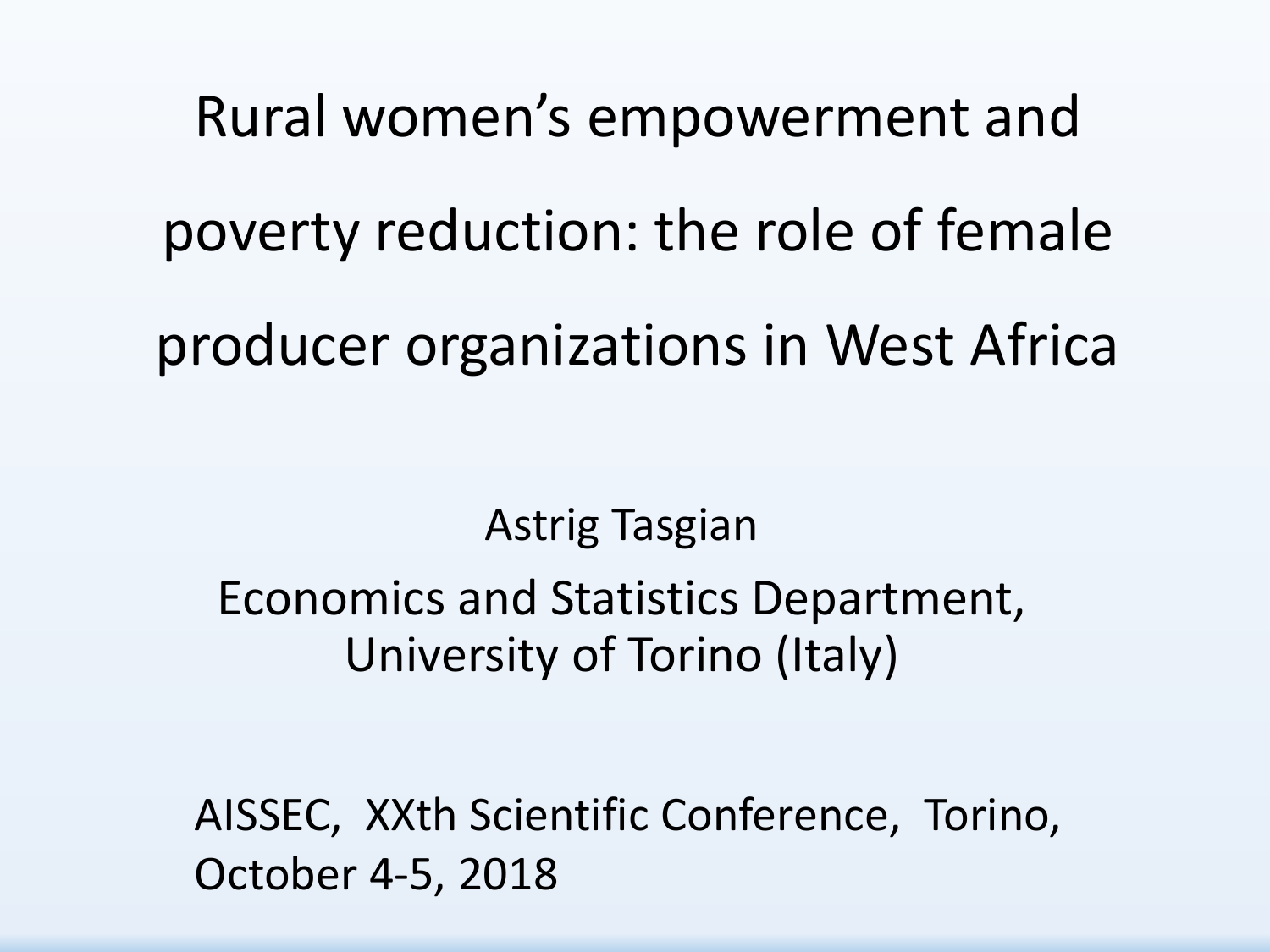- As a result of limited access to assets and paid work, lower earnings and lack of social protection, there has been a feminization of poverty in the last decades in LDCs, also because of the increasing share of households headed by women. Women are more likely than men to live in poor households in 41 (including most of Sub-Saharan Africa) out of 75 countries with data (UN Women, 2015). In Burkina Faso 51 % of the extremely poor are women.

- Women are particularly vulnerable to poverty in rural areas, where gender inequalities in access to resources (education, training, health, land, credit, productive inputs and markets) and thus in earned income and control over household resources are higher.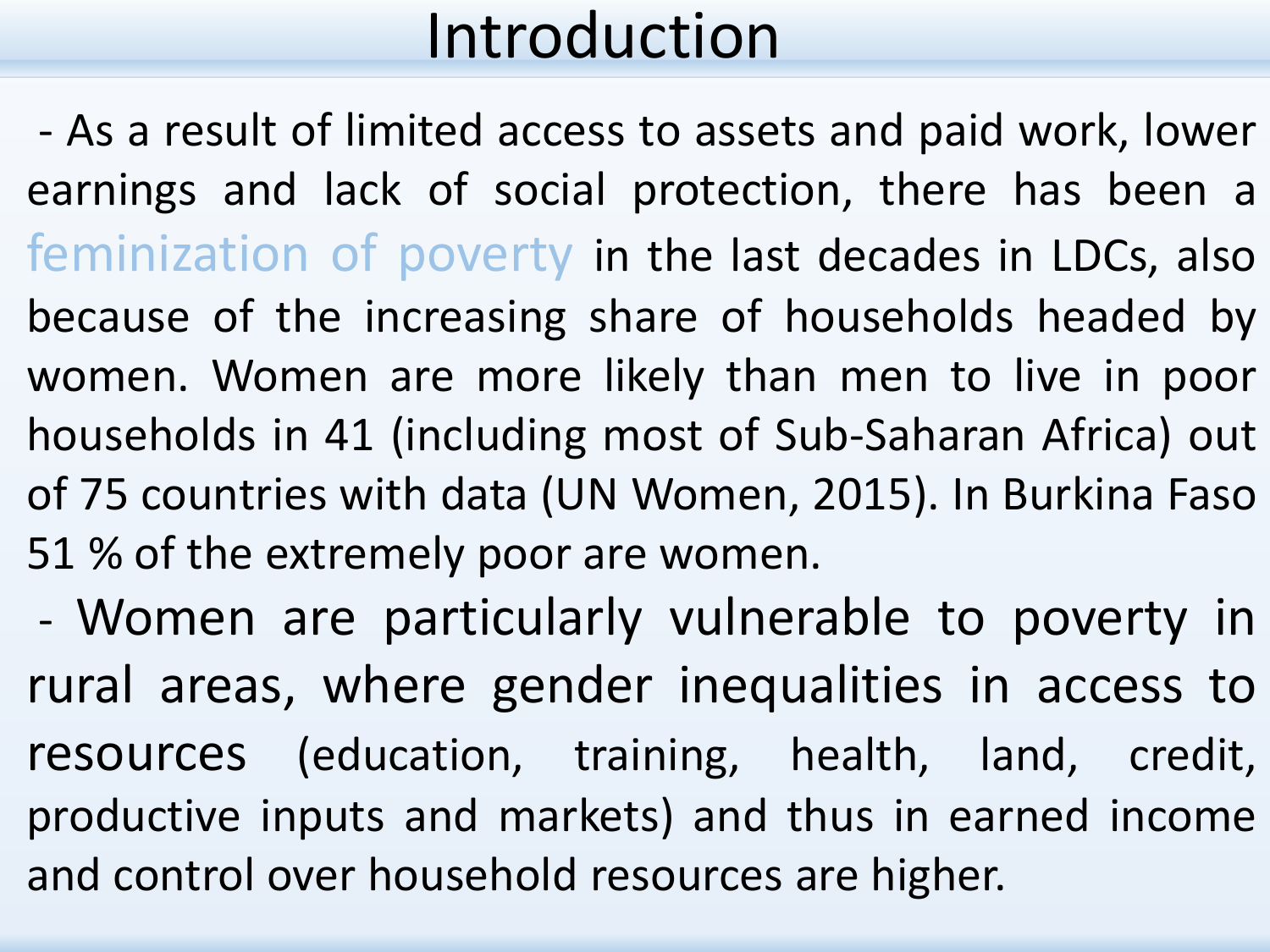Furthermore, rural women are more affected by **discriminatory social norms & practices** (child marriage,genital mutilation,widows'propertygrabbing), which prevent the achievement of "**substantive equality**", even when laws establish equal rights for women and men. In West Africa, where social organization is patriarchal and patrilineal, customary norms and stereotypes establish a strict gender division of roles and place women under the protection/control of a man. Women do not inherit. Women and girls bear disproportionate responsibility for unpaid care and domestic work, including the collection of water and firewood. In SSA 25 countries, the time devoted to water collection is distributed as follows: 62% is spent by women, 23% by men, 9% girls, 6% boys.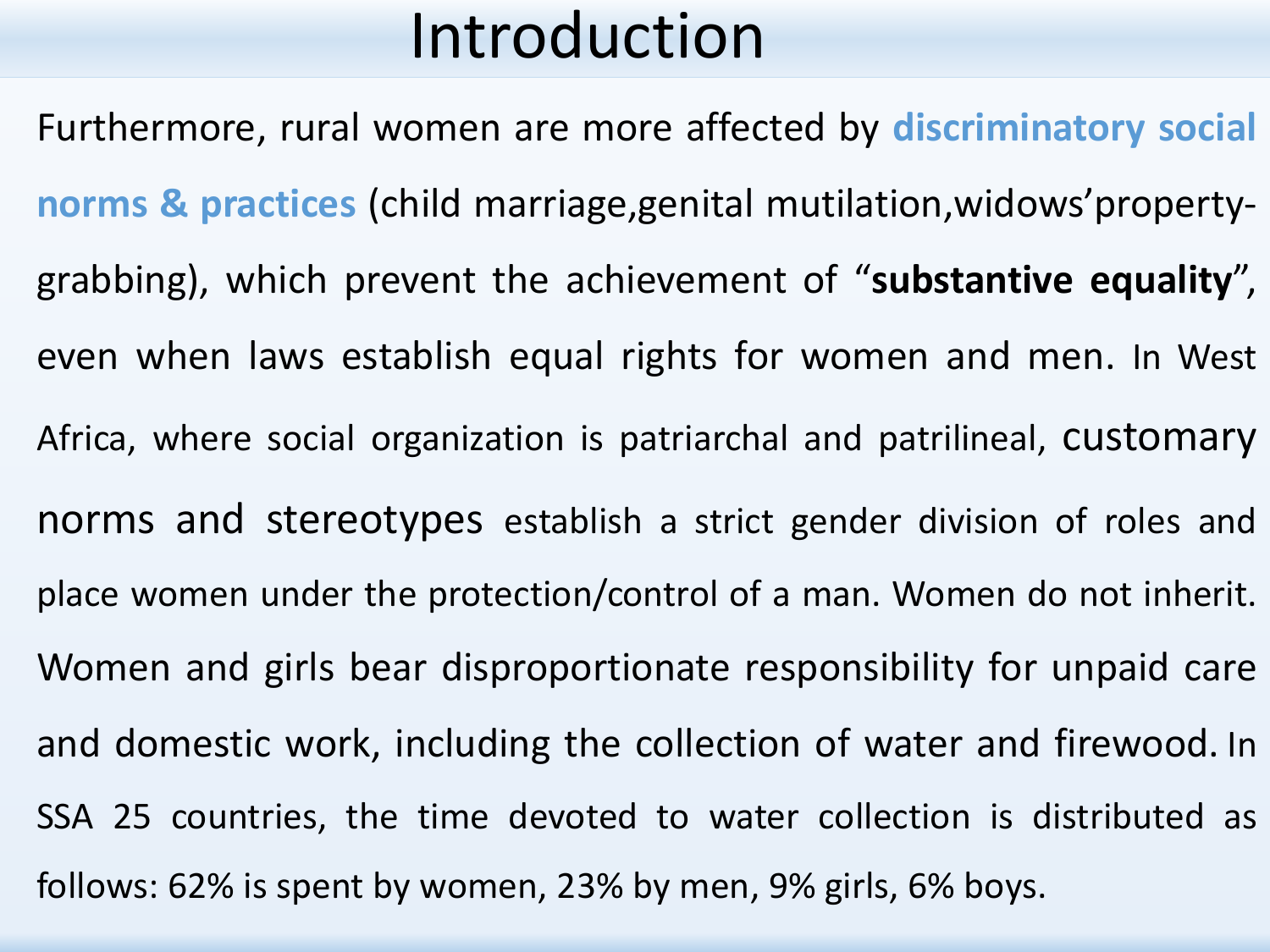- The literature refers to women's triple work burden relating to the reproductive, productive and social sphere (funerals, weddings and other communitybuilding activities).
- Women's "time poverty" is recognized as a critical gender dimension of poverty (FAO, 2015).
- Gender inequalities in time use have a negative impact on women's participation in the labour force and contribute to confine them in informal, low productivity, low-wage activities, often as homebased or contributing unpaid family workers.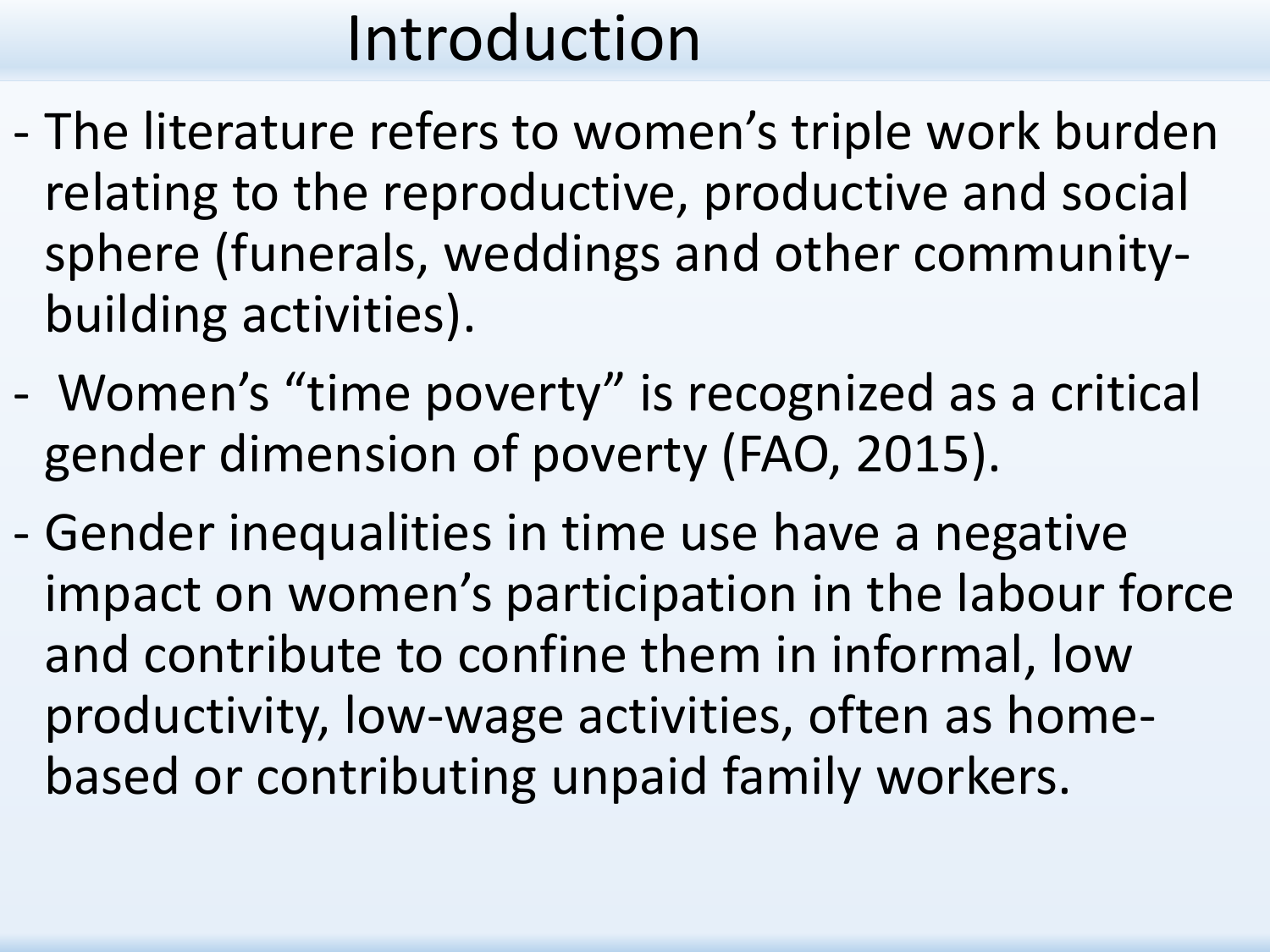- The elimination of gender disparities has positive effects on development: 1) reduction of fertility rate and population growth; 2) improvement of children's nutrition, health and education (correlation between mother's education and earnings and child welfare is stronger than father's). So positive effects across generations.
- 3) Increasing women's and girls' education enhances productivity. A rise in female labour force participation lowers poverty and results in higher GDP growth.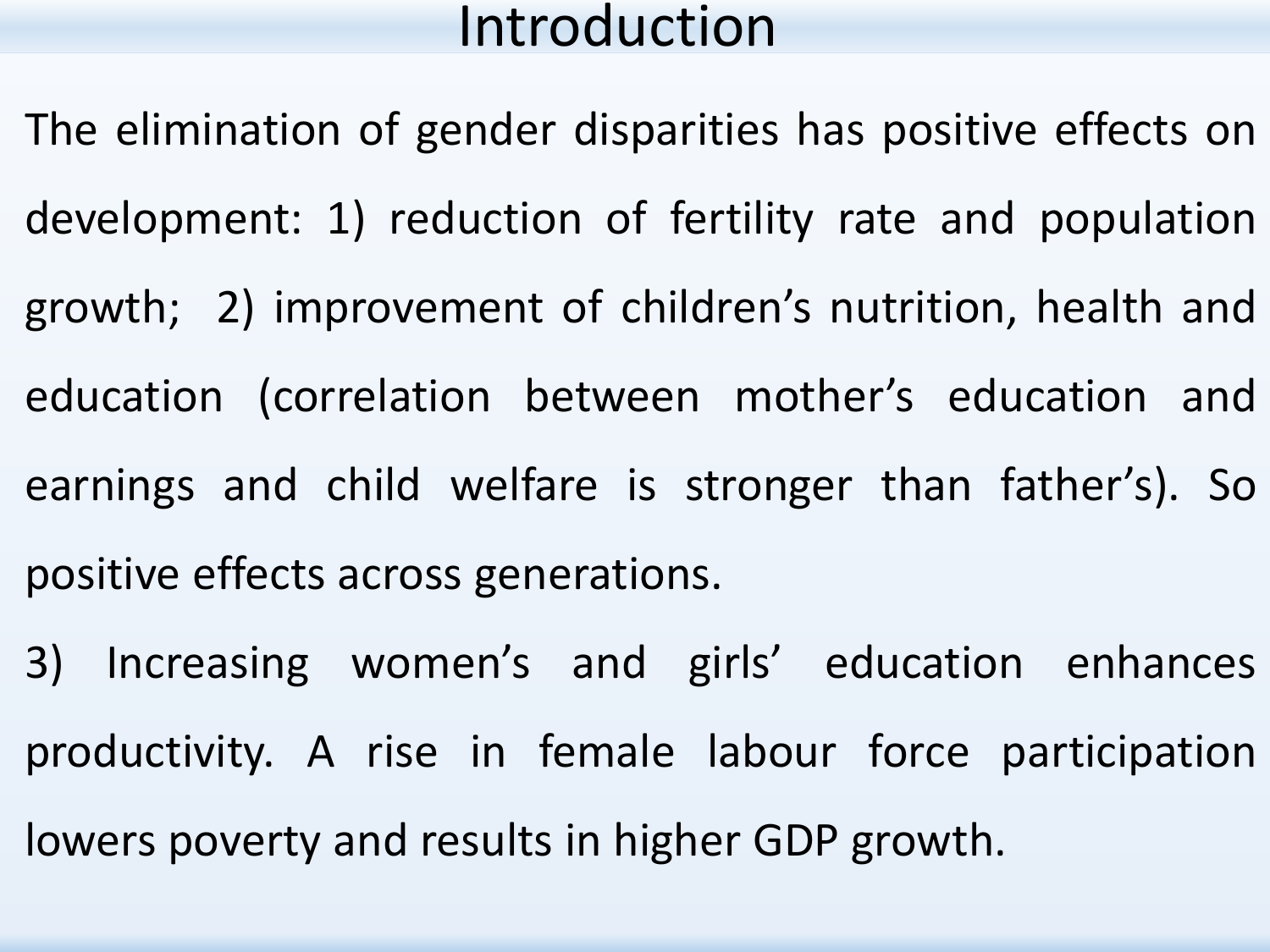## Introduction: women farmers

-In West Africa women represent about 50% of the agricultural labour force especially in small-scale, subsistence farming and produce most of the food for family consumption. However, their role in production is underestimated, they are often unpaid family labour, they are neglected by extension services and usually have no say on the utilization of family production.

-They are also more deeply affected than men in case of land grabbing: it is more difficult for women to acquire new land if they are expropriated.

They are less likely to be compensated and to benefit from possible new jobs created by the projects, due to gender inequalities in the local community.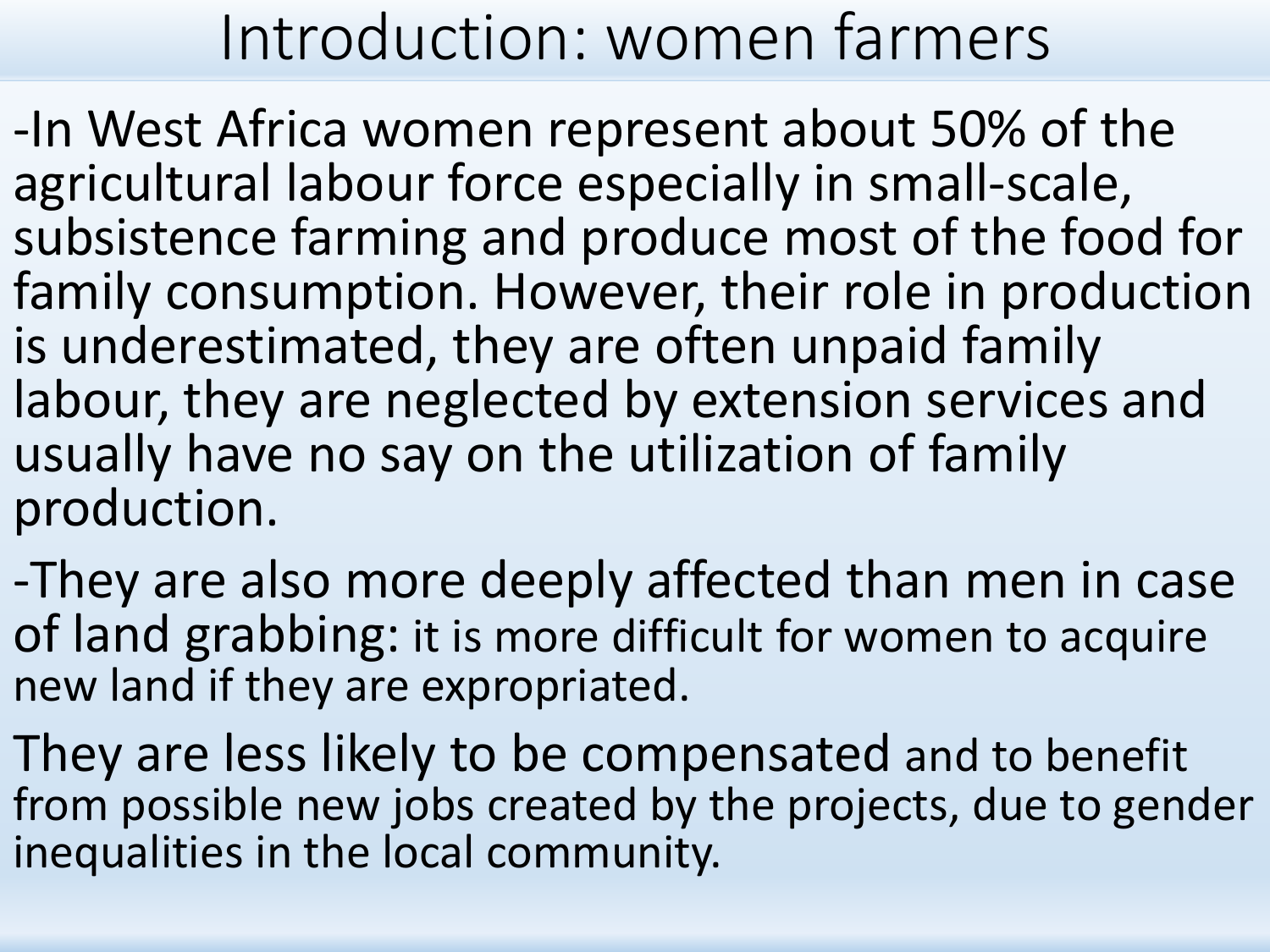# Women farmers

Studies show that in sub-Saharan Africa, because of the disadvantages faced by women, yields per hectare are lower in women-managed plots compared to male-managed plots. The gaps range from 13% to 25% (World Bank 2014) due to: a) less use of inputs (such as fertilizers and improved seeds) and lower returns from them due to lower quality or incorrect use (because of less access to education and information: extension services do not consider their needs; they may not attend training activities due to housework and child care responsibilities or mobility constraints or cultural norms (most extension agents are male). So women farmers tend to receive second-hand information from husbands);

b) less and lower quality land; c) insecurity of tenure;

d) less access to markets and so less likelihood to cultivate high value cash crops.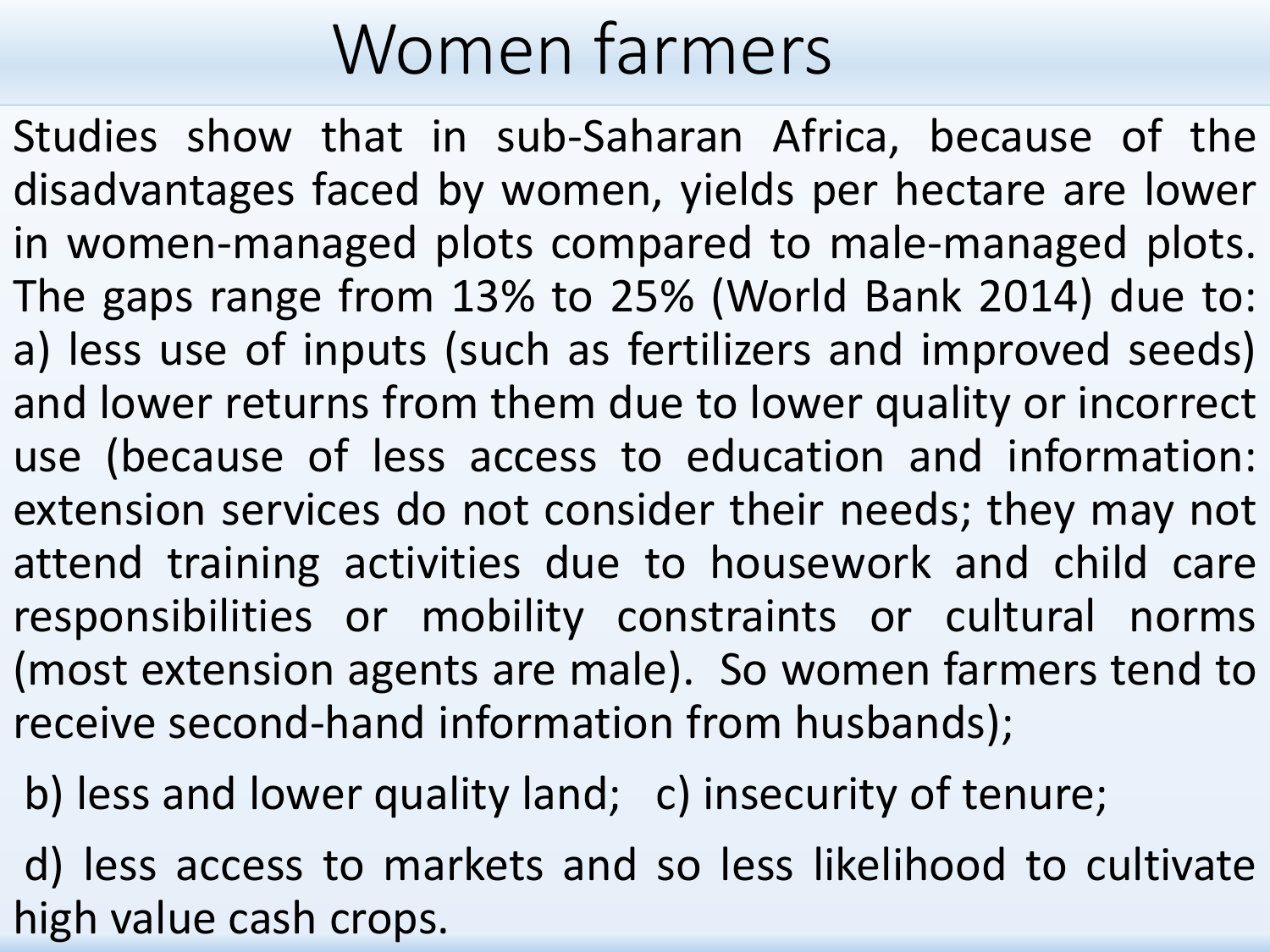## Women farmers

Women's work in agriculture tends to be more manual, tedious and labour intensive than men's. They have less access to labour-saving technologies because of: low education, social norms (certain technologies are not considered suitable for women), financial constraints, lack of voice within the household (husbands see no need to invest in equipment when the work can be done manually by their wives at no cost), lack of technologies adapted for women's physiques, low incentive to adopt them because women might not control the benefits that would accrue from adopting such technologies, etc.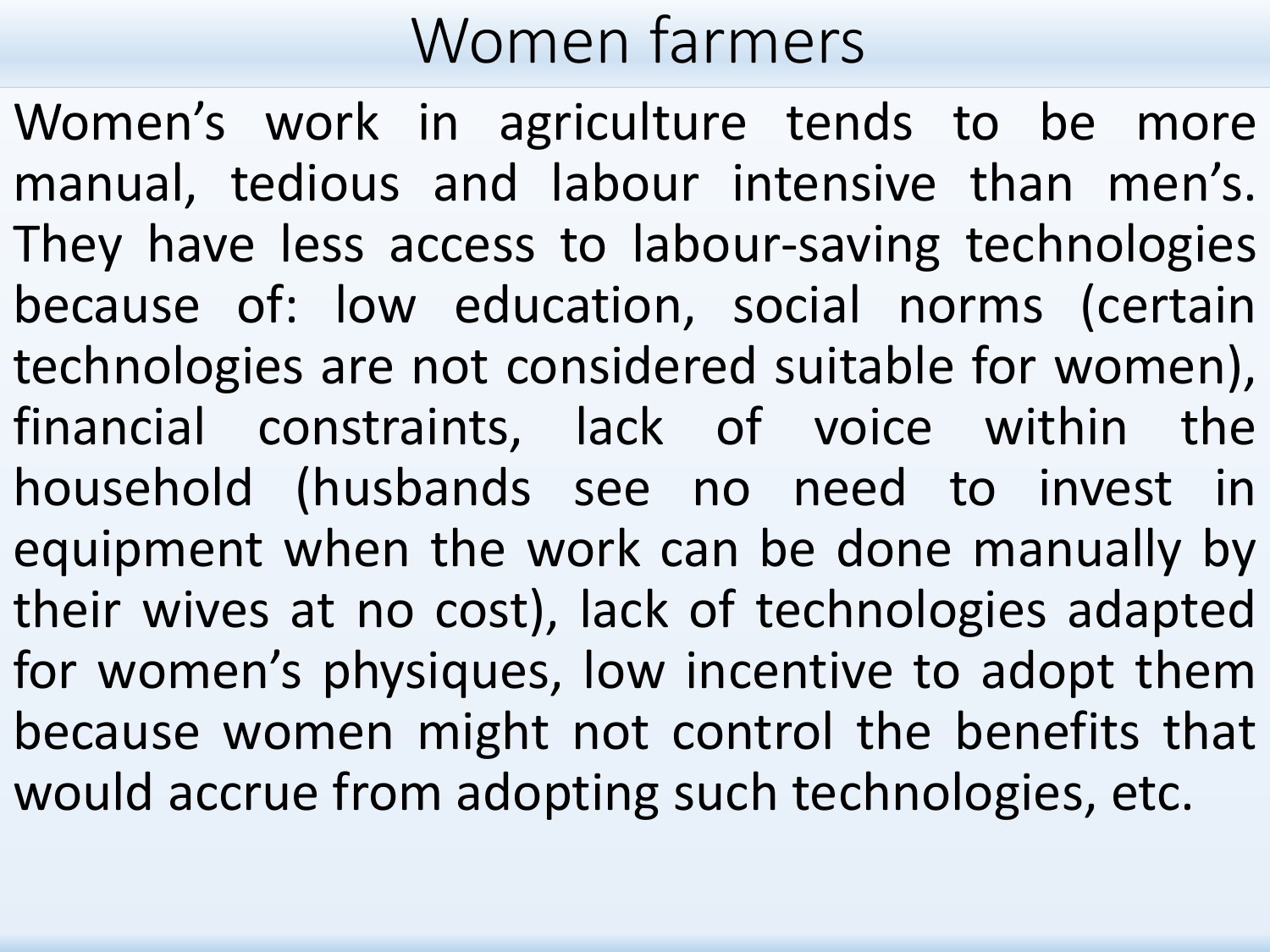## Women farmers

- If women had the same access to productive resources as men, they could increase production on their farms by 20- 30 %. This could raise total agricultural output in Africa by 2.5-4% depending on how many women are engaged in agriculture and how wide a gender gap they face (FAO, 2011).
- Growth originating in the agricultural sector is 2-4 times more effective at directly reducing poverty than growth originating in other sectors (World Bank 2014), because agriculture is more labour intensive. So I in agric. will ↑ productivity and ↓poverty.

- Women farmers' empowerment can not only enhance food security but also improve the nutrition of their children by making the diet more diversified thanks to vegetable gardening .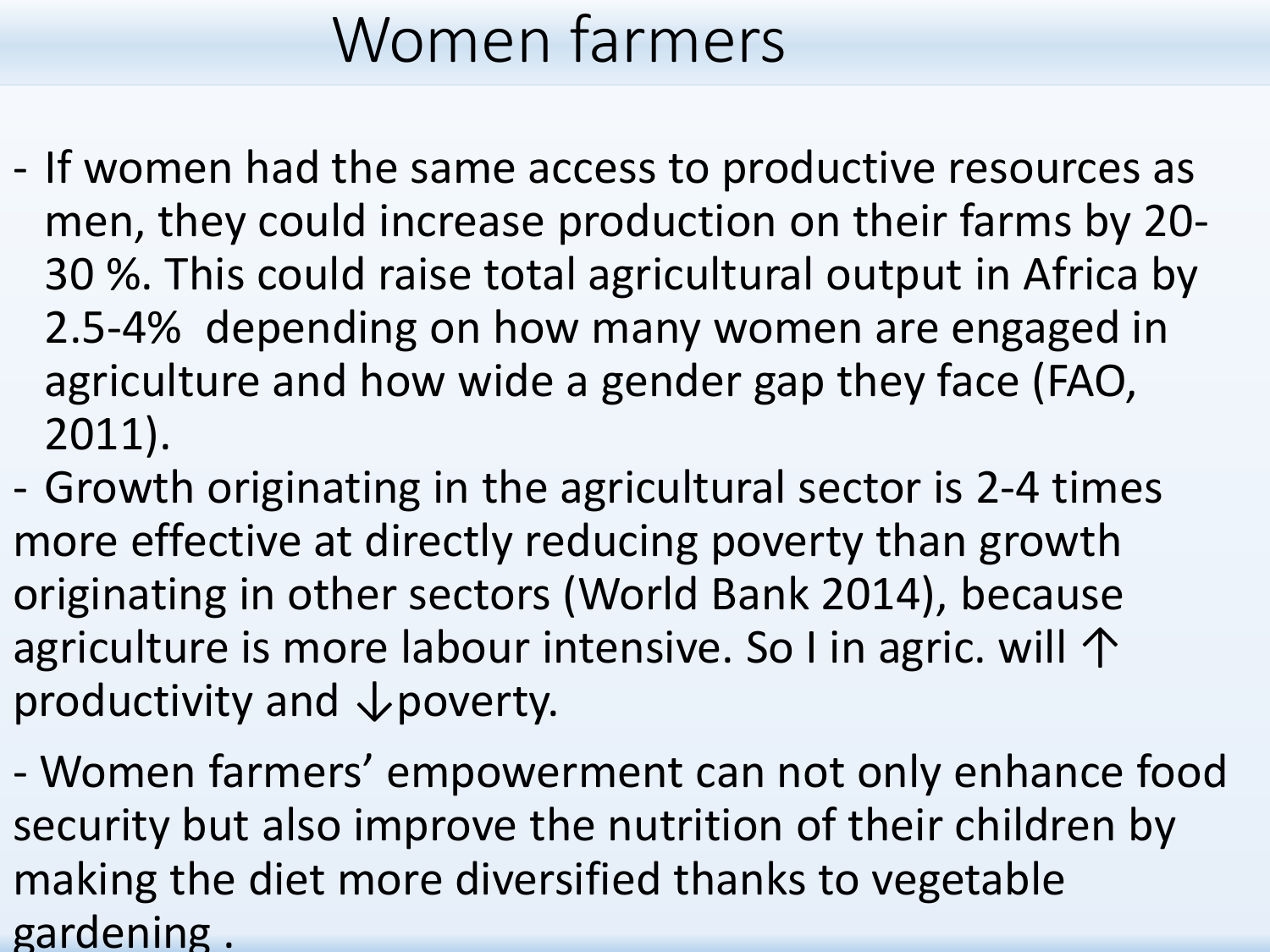### Introduction: Women and natural resources

Women play an essential role in managing natural resources. There is a strong relationship between women and natural resources. According to tradition and ancient religions, nature is associated with the feminine principle: mother nature. In the ecofeminist literature (see, for example Shiva, 1988), the patriarchal domination suffered by women is part of the same process of domination suffered by nature. Women, being often the guardians of traditional knowledge, have a great role to play in the preservation of the environment and biodiversity and in the promotion of sustainable development.

In sub-Saharan Africa rural women are highly dependent on natural resources: they gather, process and market the non-timber forest products (fruits, flowers, leaves, tubers), which are used in family cooking or for medical or commercial purposes. In Burkina Faso shea (karité) nuts and néré seeds, which are at the base of the local condiment soumbala, have a considerable economic importance. Shea nuts and processed shea butter are Burkina Faso's 4<sup>th</sup> most important export and contribute to 1% of GDP.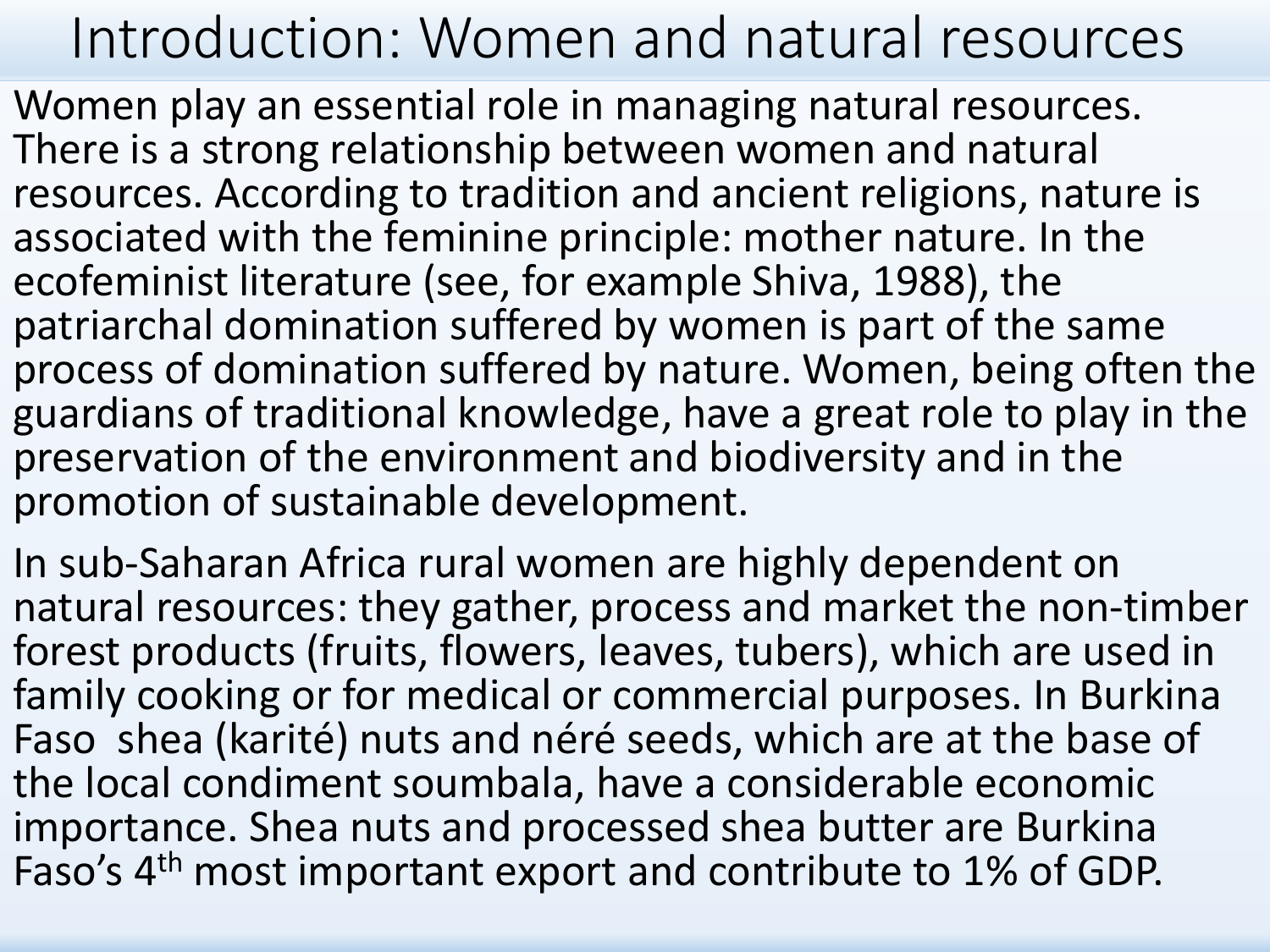### Objectives of the research

- This paper refers to the evidence from field surveys I conducted in the last ten years in West Africa (Burkina Faso, Mali, Niger) on women's micro-enterprises and producer organizations. Specifically, I present the results of a survey I carried out in Burkina Faso on 138 women-only organizations to verify the hypothesis that **women's producer associations and groups** can be an important tool in the fight against poverty and gender inequality, especially in case of illiterate, poor rural women.

- Objectives : a) to estimate the main factors influencing the profit of the surveyed organizations' activities; b) analyze the difficulties of the activity; c) assess the impact of producer organizations at the community level and personal level of the members (social function & solidarity, tool for access to credit, women's psychological and ec. empowerment ?).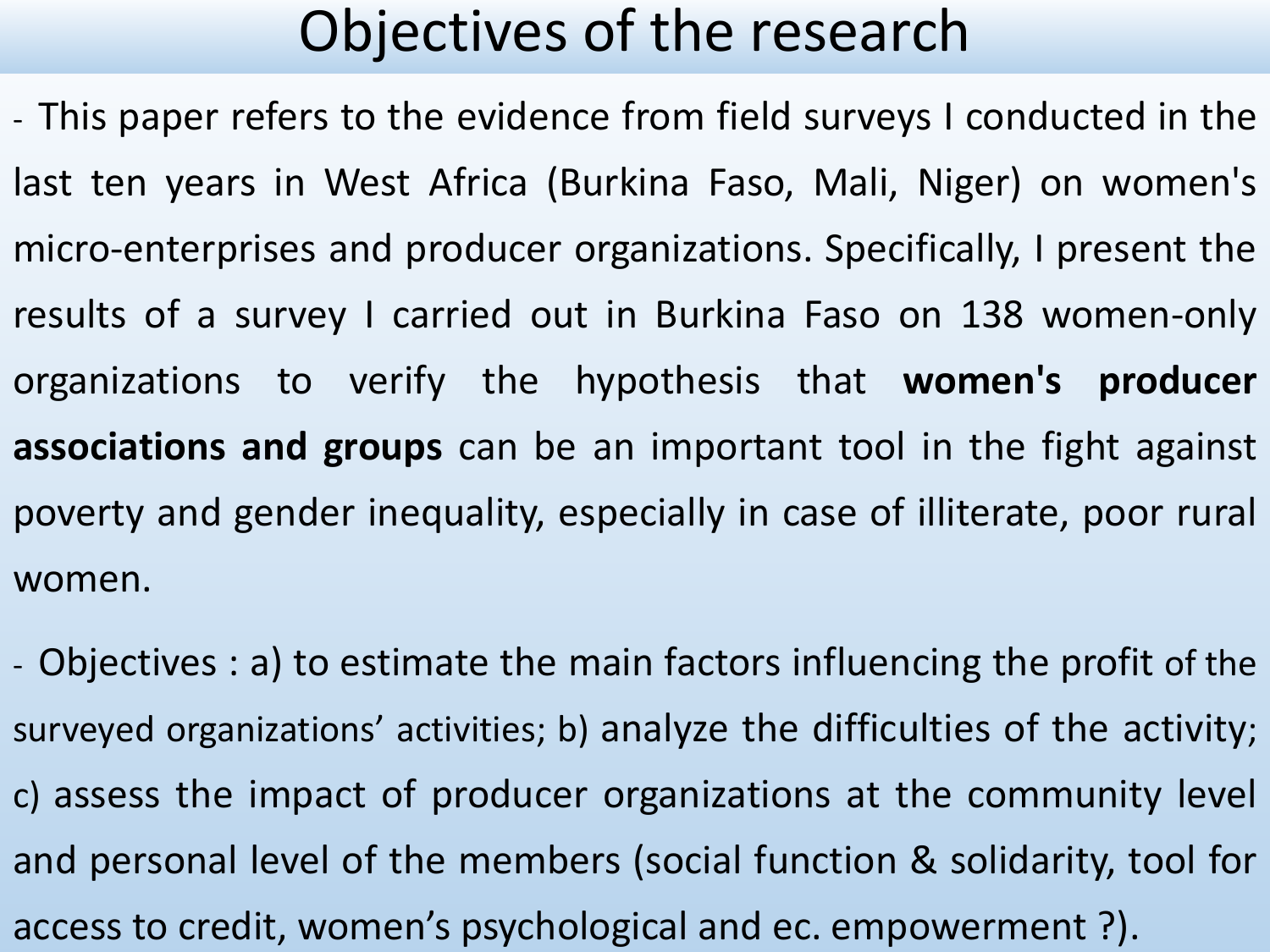## Methods

- The survey was conducted in 9 out of the 13 regions of the country, in 15 provinces and 20 departments. Rural areas represent 35.5% of the total sample (49 organizations).
- The construction of the sample used the method of stratified sampling: the strata are the different locations (region, department, town, village and quarter) and sectors of activity of the organizations.
- Semi-structured questionnaire divided into 5 sections.
- Group interviews attended by organizations' President, Secretary, Treasurer and a few members, 2 hours long on average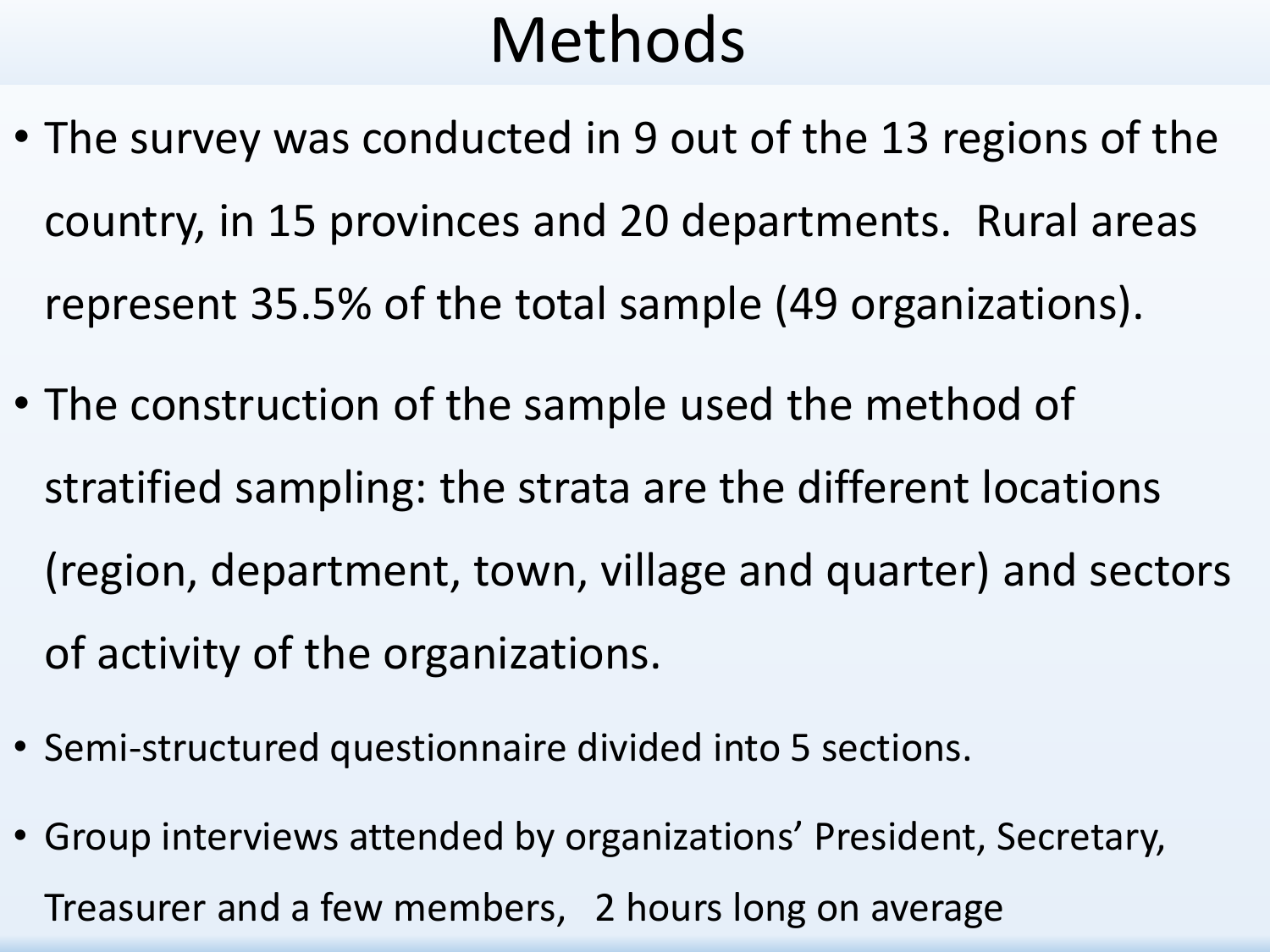## Methods

Empowerment is a complex multidimensional process, which is difficult to measure. There is a wide debate on its definitions and indicators.

- In this study I have considered the following indicators: a) self-confidence;
- b) mobility;
- c) income from an economic activity;
- d) control over income;
- e) magnitude of women's economic contribution to family budget.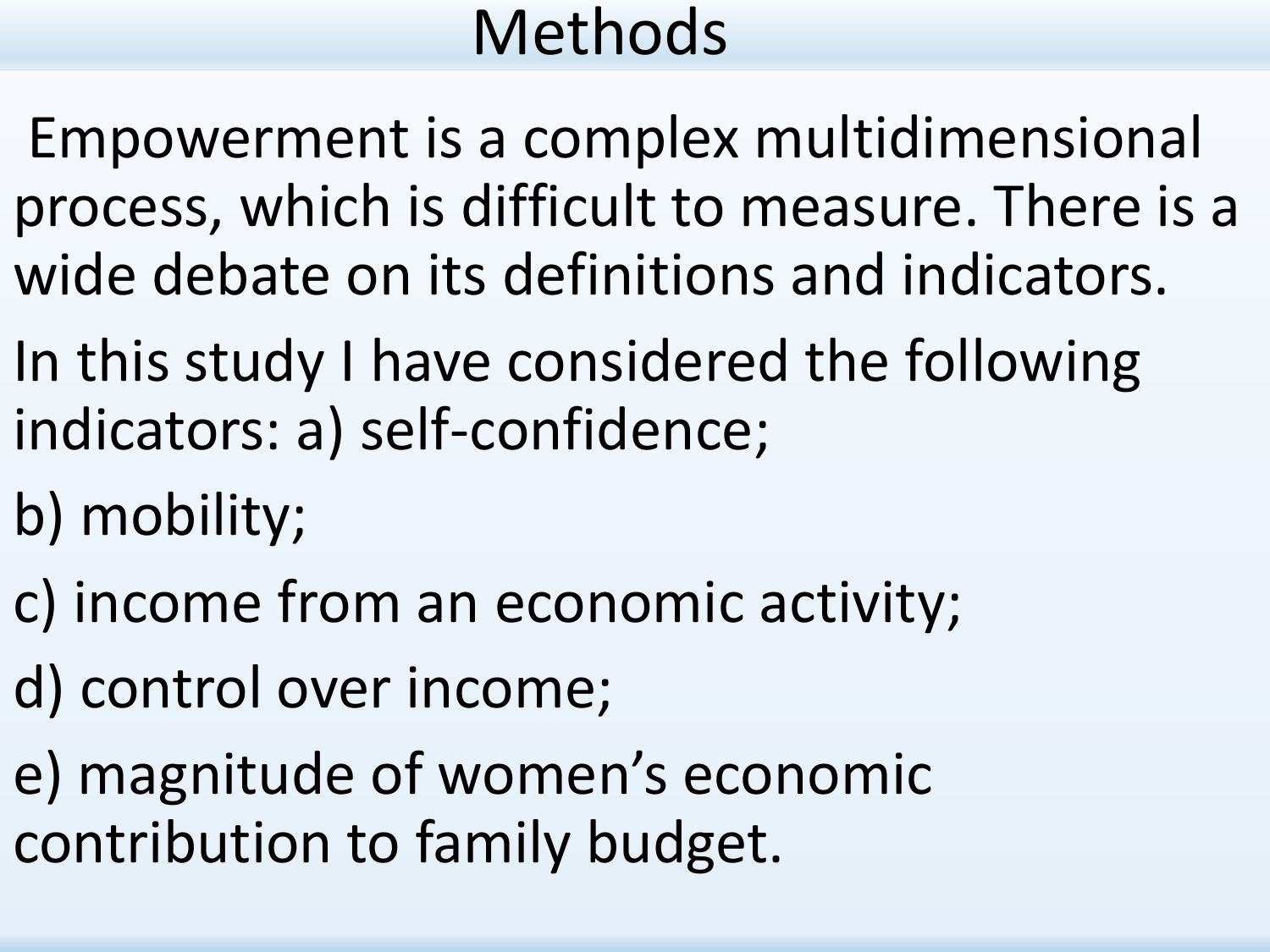#### General characteristics of the organizations surveyed

- Almost all the organizations surveyed are registered.
- 14.6 % are associations and the rest (85.4%) groups (*groupements*).
- Mean number of members is 72 (43 in urban areas)
- Average duration: 10 years
- 41% of sample organizations are engaged in public good activities in favour of their community
- In 46% of the organizations women are engaged in a *tontine* (400 f CFA per week). They pay a weekly or monthly membership fee.
- 79.5% of org. are part of a union, network or federation
- 68.4% of organizations are involved in int. cooperation projects and so have access to grants
- 57.1% of the organizations have obtained loans by Caisse Populaire, Mutuelle, banks and 82% have an account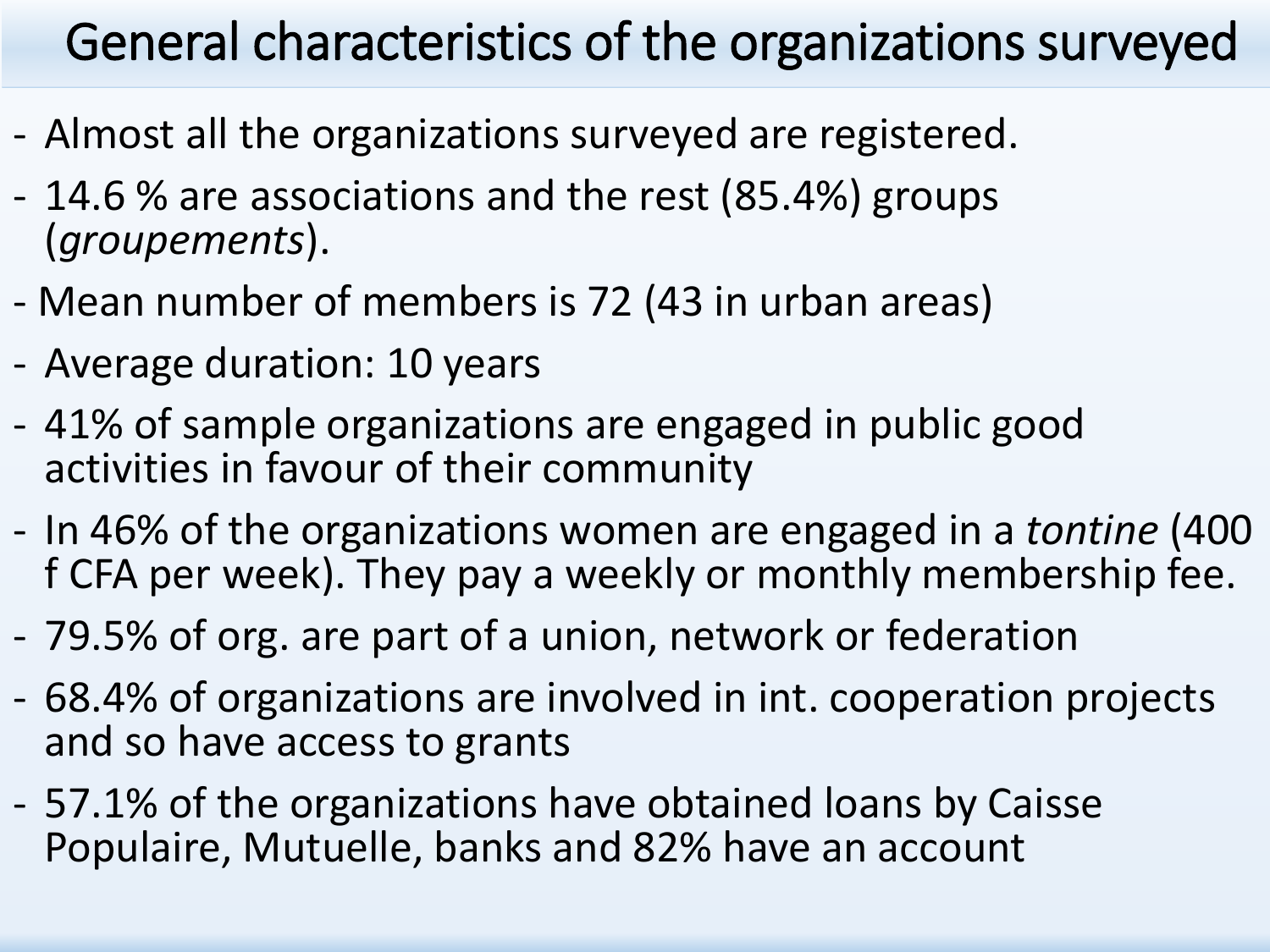#### Reasons for establishing the organizations as perceived by members

| <b>Reasons</b>                 | <b>Responses</b> |
|--------------------------------|------------------|
| Mutual assistance, solidarity  | 21.3%            |
| Source of income               | 20.4%            |
| Work together                  | 13.0%            |
| Economic independence of women | 13.0%            |
| Income-generating activity     | 11.1%            |
| Credit, aid                    | 6.5%             |
| Promotion of local products    | 5.6%             |
| Training and awareness         | 3.7%             |
| <b>Exchange of ideas</b>       | 2.8%             |
| Other                          | 2.8%             |
| Total                          | 100.0%           |

Sharing a common enterprise project is the main motivation.

Group solidarity ranked 2°. It helps women to overcome daily difficulties, diseases and meet the expenses for social ceremonies. They receive a grant from the group's common internal fund.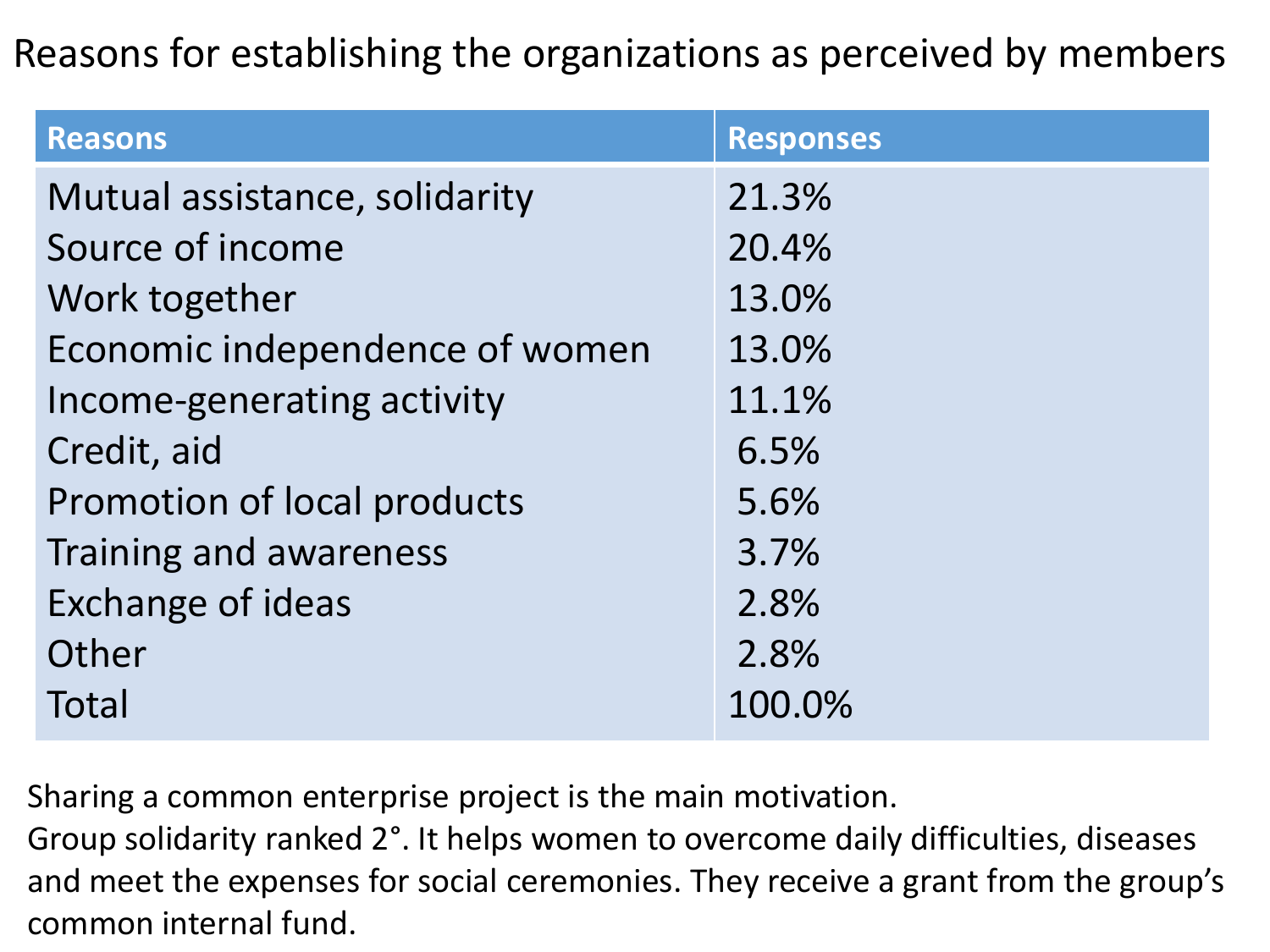### Socio-demographic characteristics of members

- 42.7% of women members are in the age group 31-55 years 25.7% in the age group 19-30 years, 10,8% 55 yrs. and more
- 77.6% of women are illiterate, but 35% are alphabétisées
- On the basis of an indicator developed to analyze education at the level of the organization, 72.3% of organizations can be classified into the low level of education (as against 26.1% in urban areas), 8.5% in the high level.
- 41.1% of women are married and polygamous, 28% are monogamous, 22.5% widows, and 6.6 % single.
- On average the surveyed women have 6 children
- There is a statistically significant negative correlation between the mean number of children and the mean years of education of the mother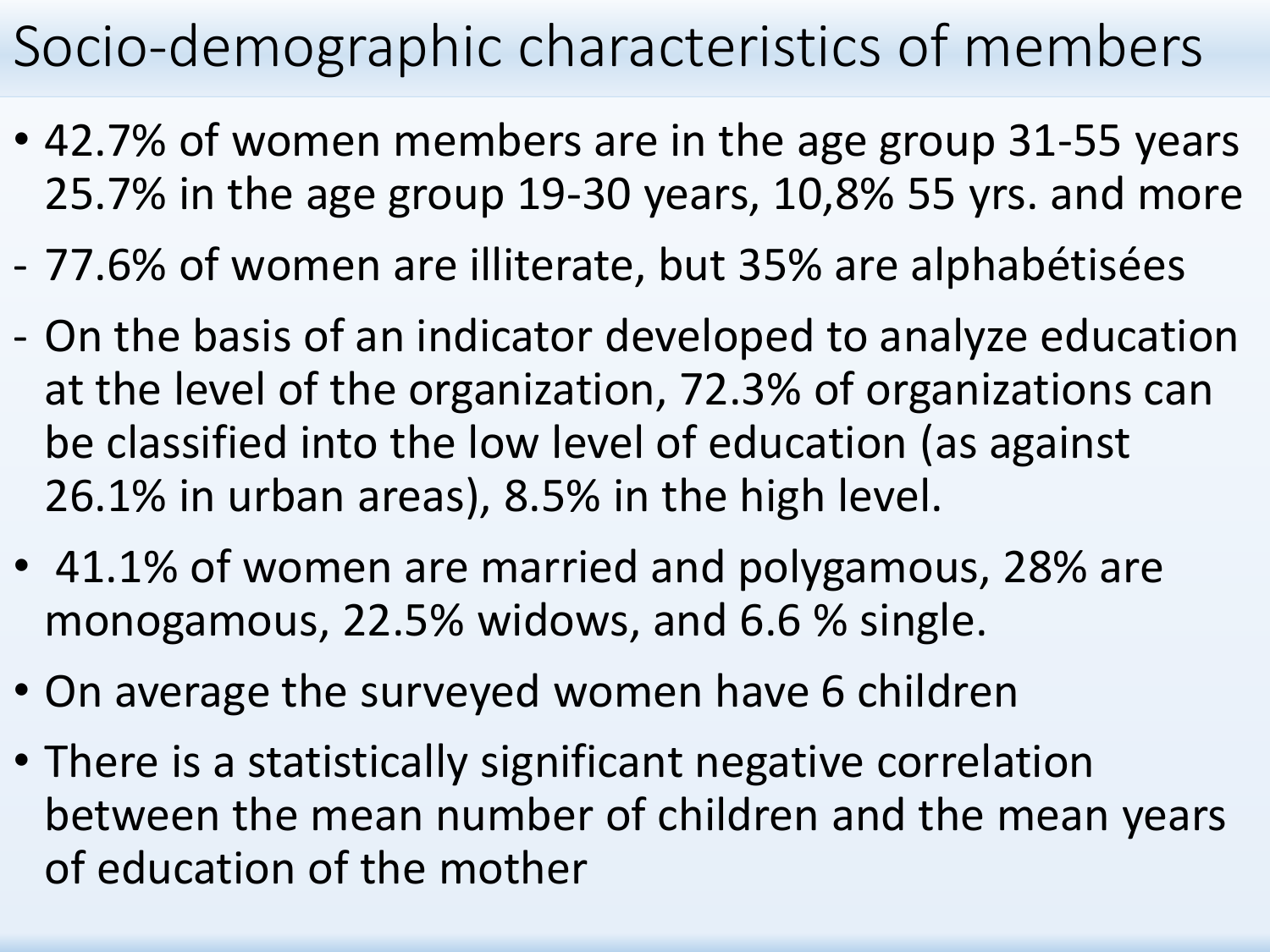## Activities of organizations surveyed

- Each sample organization conducts on average 1.3 activities: 79.6% of organizations have 1 activity; 14.3% 2; 4.1% 3 activities; 2% 5.
- Main sector of activity is agriculture-livestock (41.3%), of which 27% is agriculture and horticulture, and 14.3% livestock (chicken, sheep, pigs ) and animal fattening.
- The second sector by frequency is agro-processing (39.7%): preparation of shea butter (4.8%), of parboiled rice (étuvage), drying of fruits and veg and in general processing of cereals, peanut and other trees and plants.
- The third sector is handicrafts (11.1%): dyeing, weaving, pottery and production of soaps and body creams (7.9%).
- Followed by trade (7.9%), which includes stocking of cereals.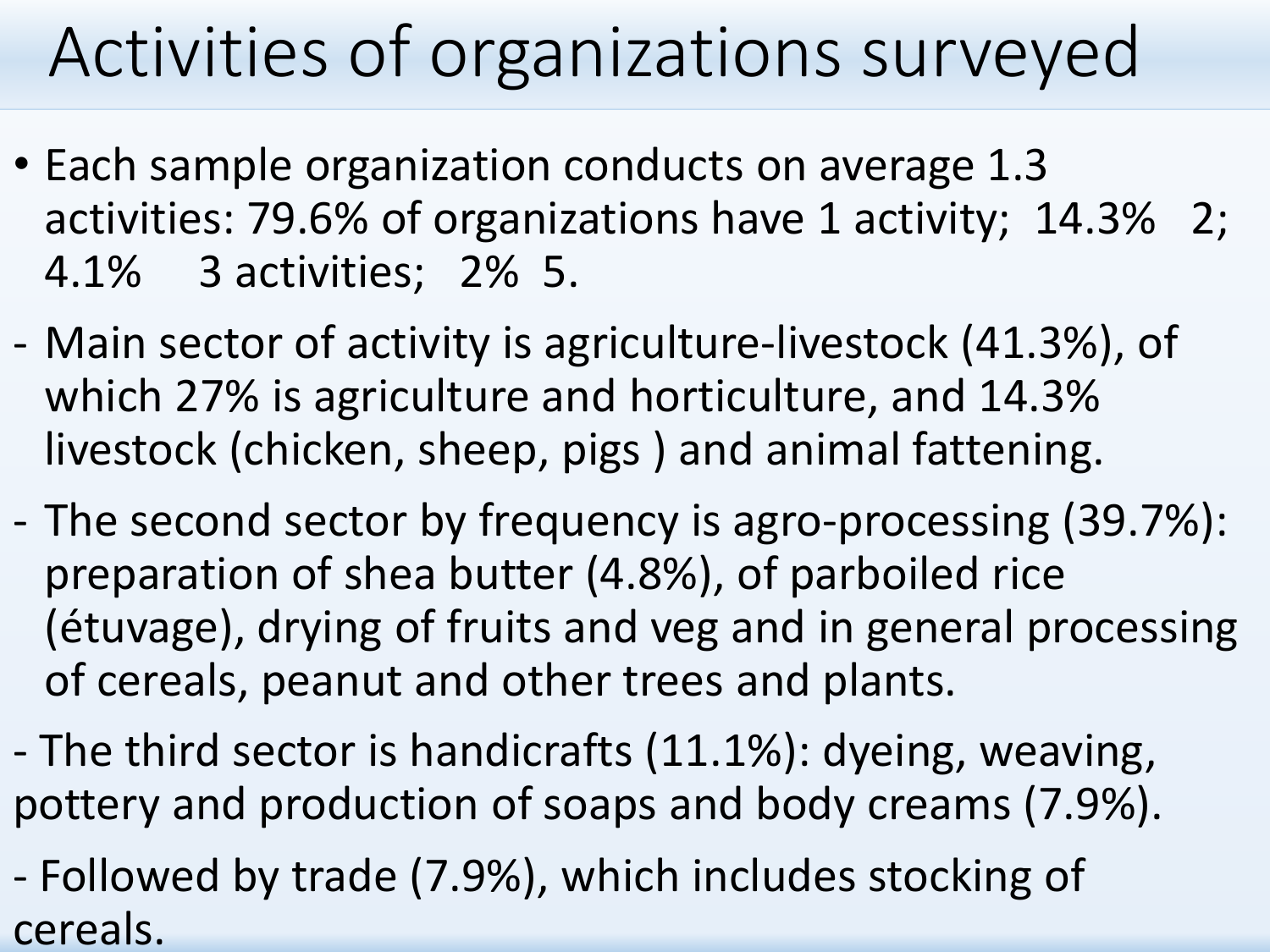Economic profitability of the surveyed organizations'activities

Profit per day per woman is less than 150 f CFA in 30% of the cases, less than 400 f CFA in 51% of the cases. Average profit is 529 f CFA per day (against 816 in urban areas). The median is 389 f CFA. Average profit margin is 41%. Median 38%.

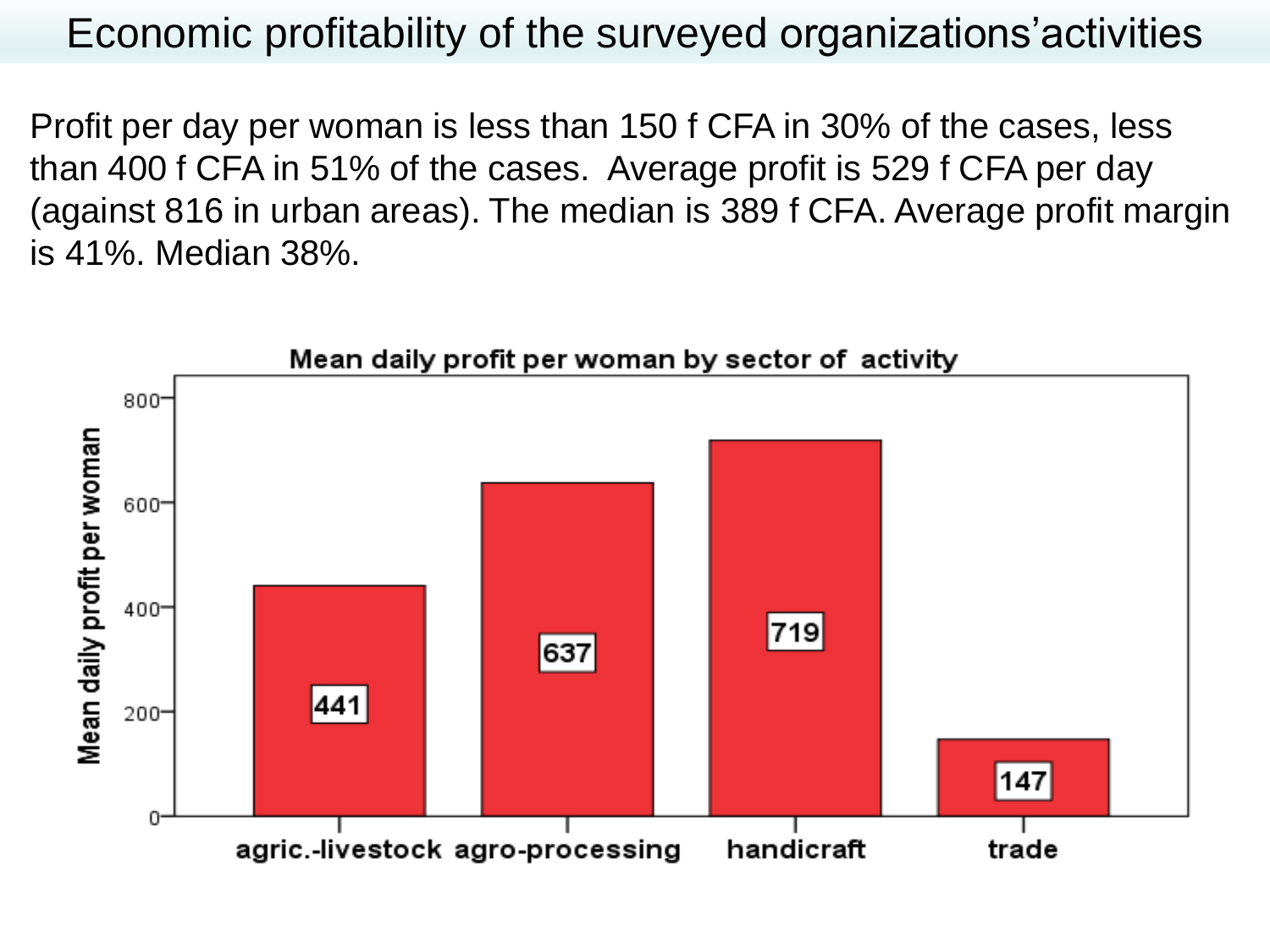## Relationship between education and profit

Average profit increases with the organization's education level.



There is a statistically significant difference in mean profit between low and high education levels (Anova: F=3.7, sig. level 0.032)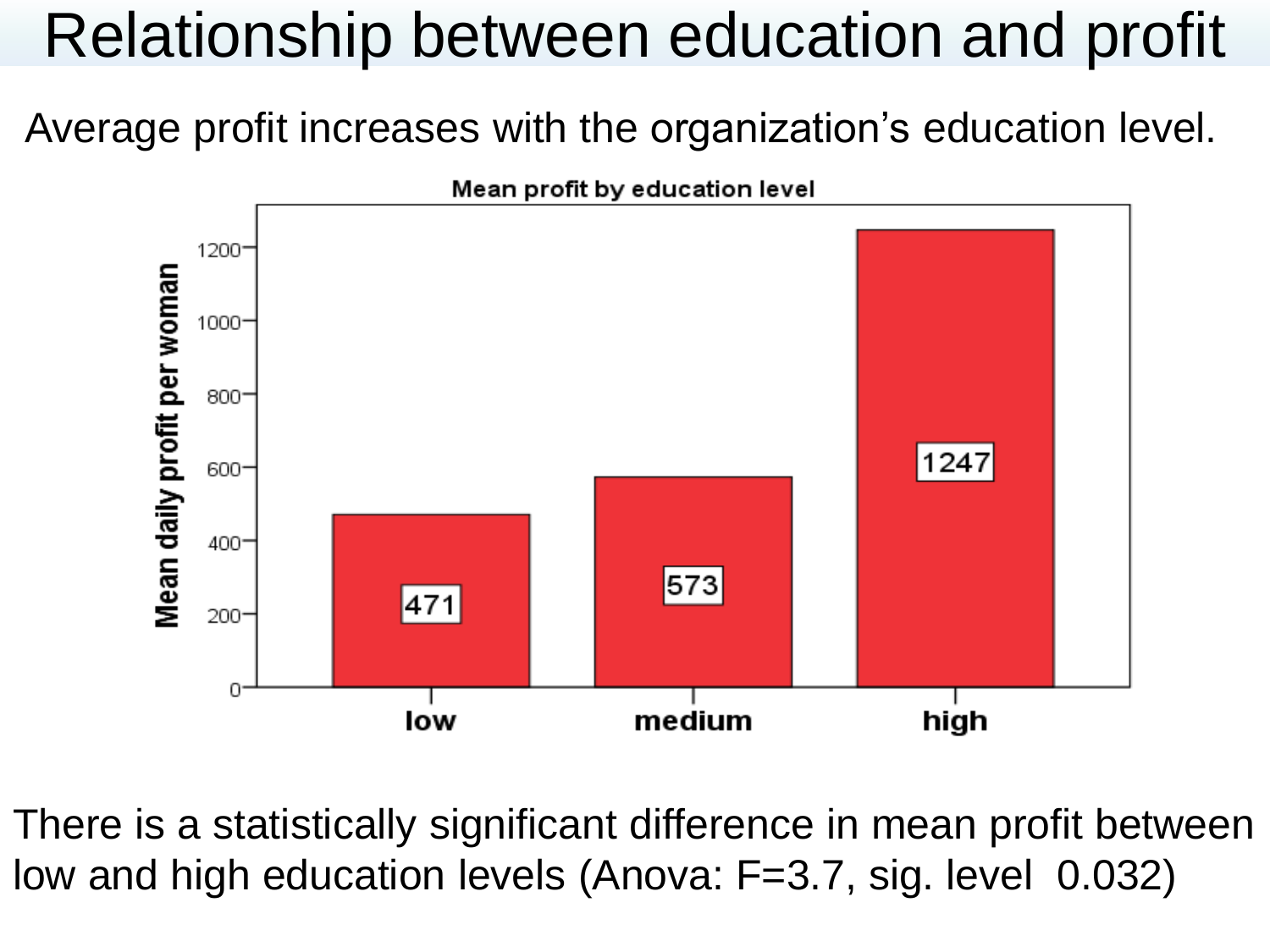Main determinants of organizations' profit

- From a multiple linear regression model it results that the log profit is dependent from these variables :
- the activity sector,
- the value of loans obtained,
- the members' average school years,
- the use of equipment and
- the participation in international cooperation projects.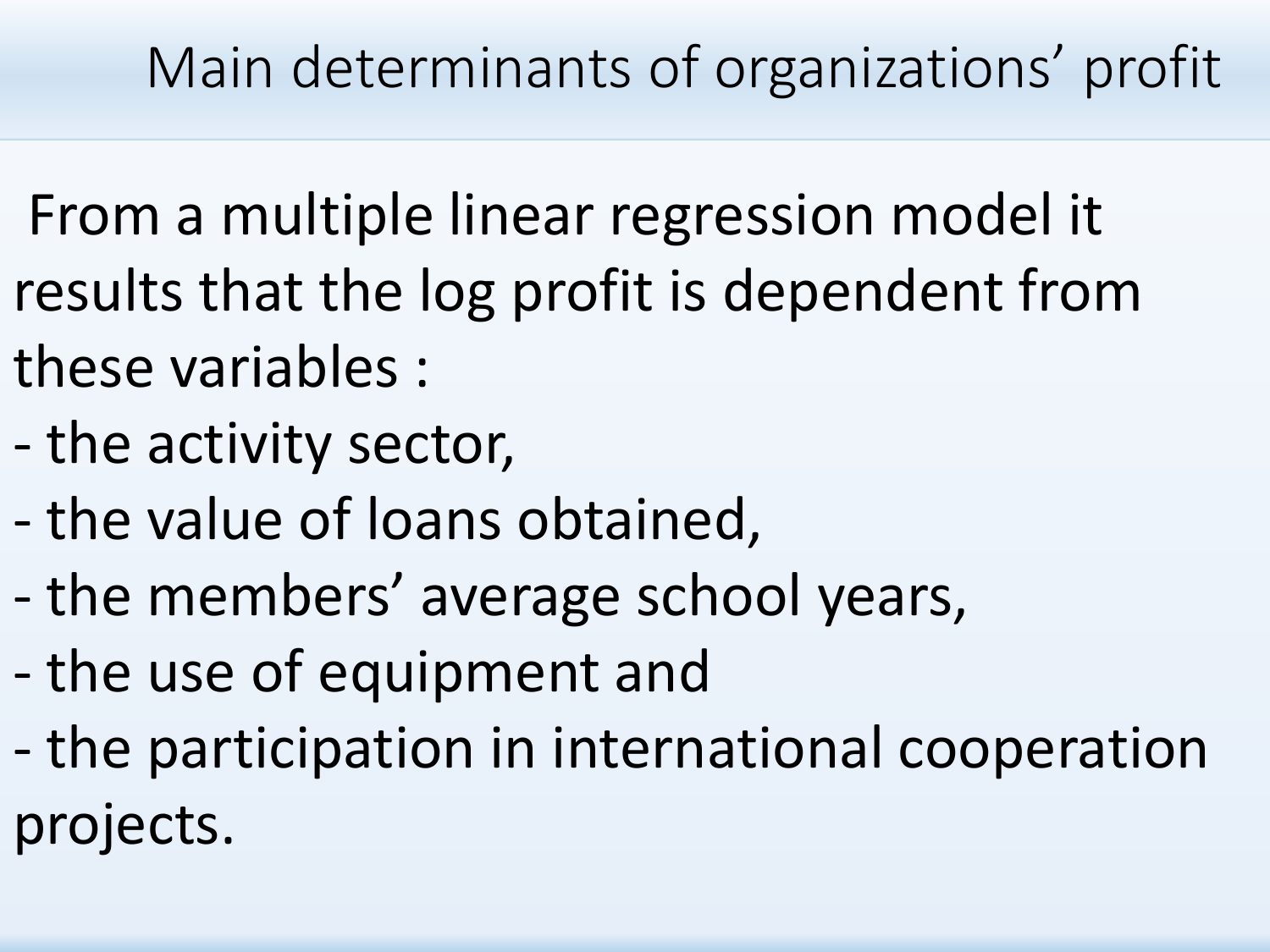Work organization, purchase of inputs, sale of output

- Most activities of the organizations surveyed are collective:
- members work all together (60.7% of activities) or in specialized subgroups (16.4%).
- Individual work : 23% especially in agriculturelivestock and trade.
- When the activity is collective it is the organization that buys the inputs trying to negotiate a lower price and deals with the commercialization of production.
- 63% of the organizations have a common space: seat, work center, shop, President's house etc.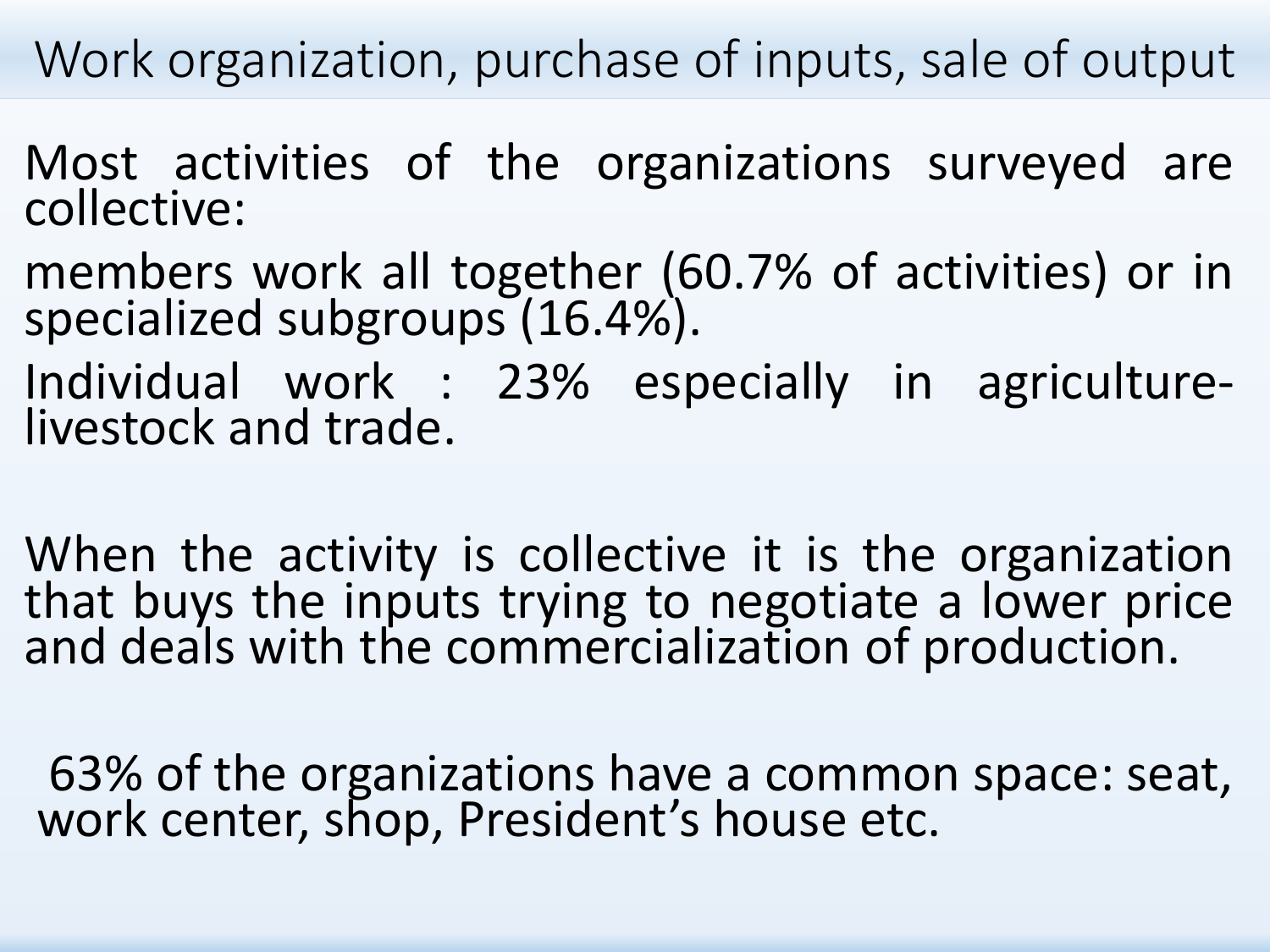### Work organization, purchase of inputs, sale of output

- In agric-horticulture in some cases the field is collective and women work all together. In other cases the collective field is divided into plots assigned to indiv members who work and sell individually. In other cases women's agricultural activity is individual and the group is used for access to credit and inputs.
- In agric-livestock in 77% of cases commercialization of production is done by the association (33% in case of livestock) and in 94% of cases it's the association that buys the inputs (78% in livestock).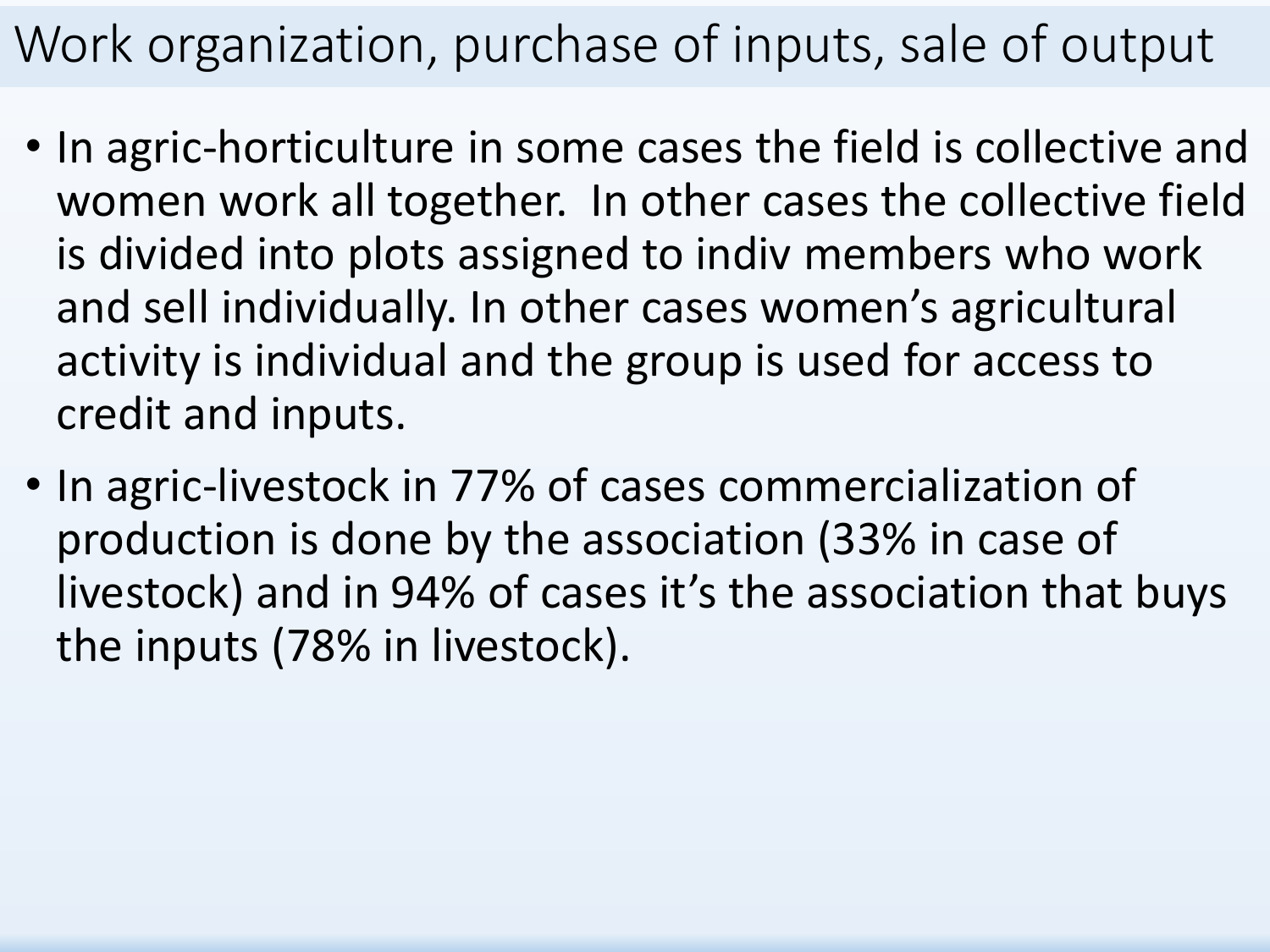### Distribution and use of the organizations'income

- On average, 50% of the profit of the activities of the organizations is placed in the organization's internal fund or bank account
- in 33% of cases (especially in agro-processing) the whole profit is set aside
- The profit which goes into the common fund is used for the purchase of raw materials, equipment or land, for a guarantee fund to have access to bank loans or int. cooperation projects and to finance exchange trips and celebrations (on 8 March, at the end of the year etc.). Two common uses are the small financial support, which must not be refunded, given to members in the event of difficulties, and the small credit to finance their ceremonies and especially their individual activities.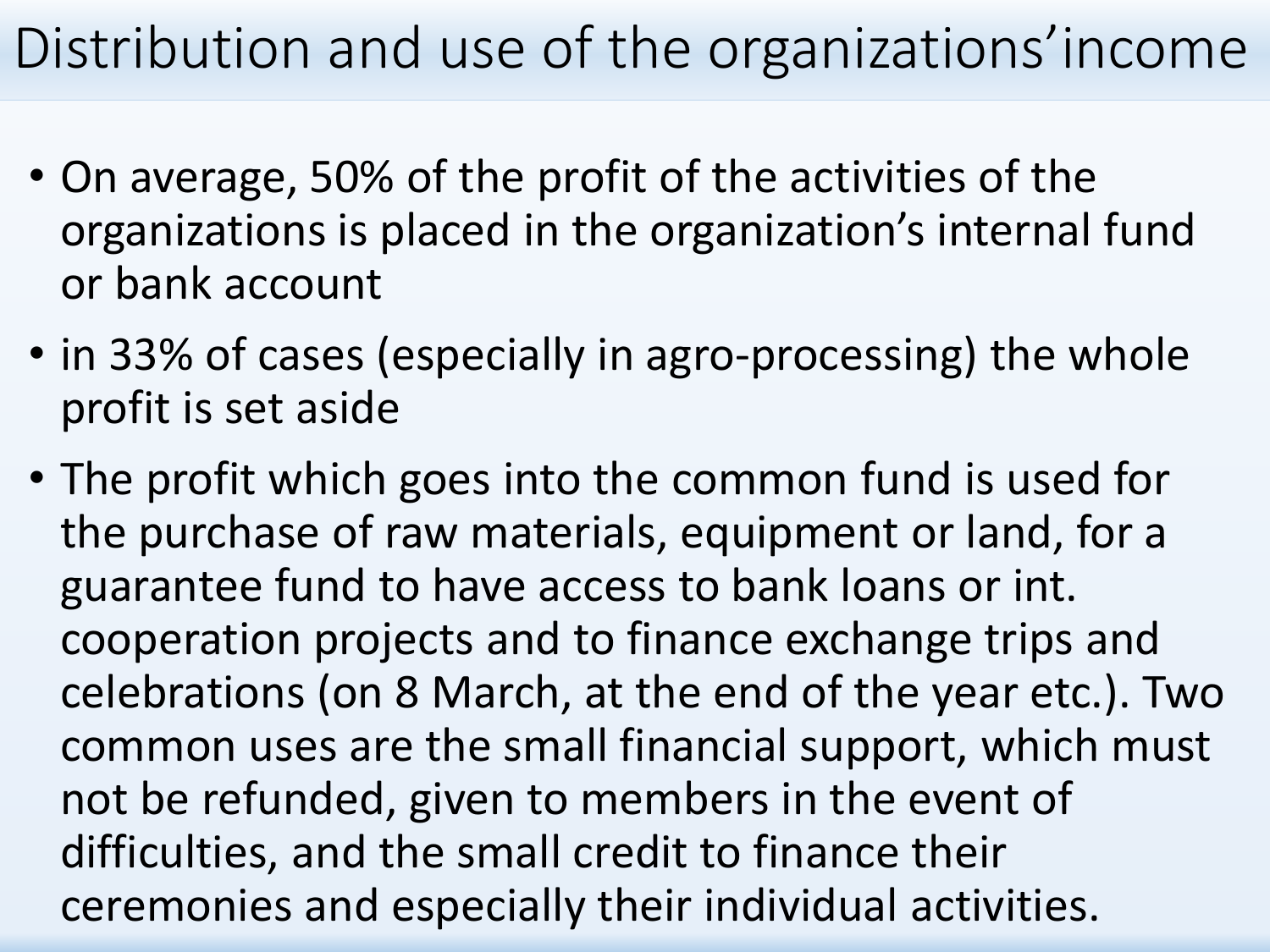## Income of the members

• Members of the organizations surveyed are remunerated in 15% of cases with a wage (especially in agro-processing such as the production of shea butter) and in 51% of cases with a share of profit. In the remaining cases, either the woman receives no remuneration (in 27.9**%** of cases) or her income is represented by the individual sale of production.

| Type of income     | Average    | Hours per | Days per | Months   |
|--------------------|------------|-----------|----------|----------|
| of the member      | effective  | day       | month    | per year |
|                    | income per |           |          |          |
|                    | day        |           |          |          |
| Wage               | 666 FCFA   | 8.0       | 20.0     | 7.0      |
| % of the profit of |            |           |          |          |
| the organisation   | 410 FCFA   | 6.7       | 11.0     | 7.7      |
|                    |            |           |          |          |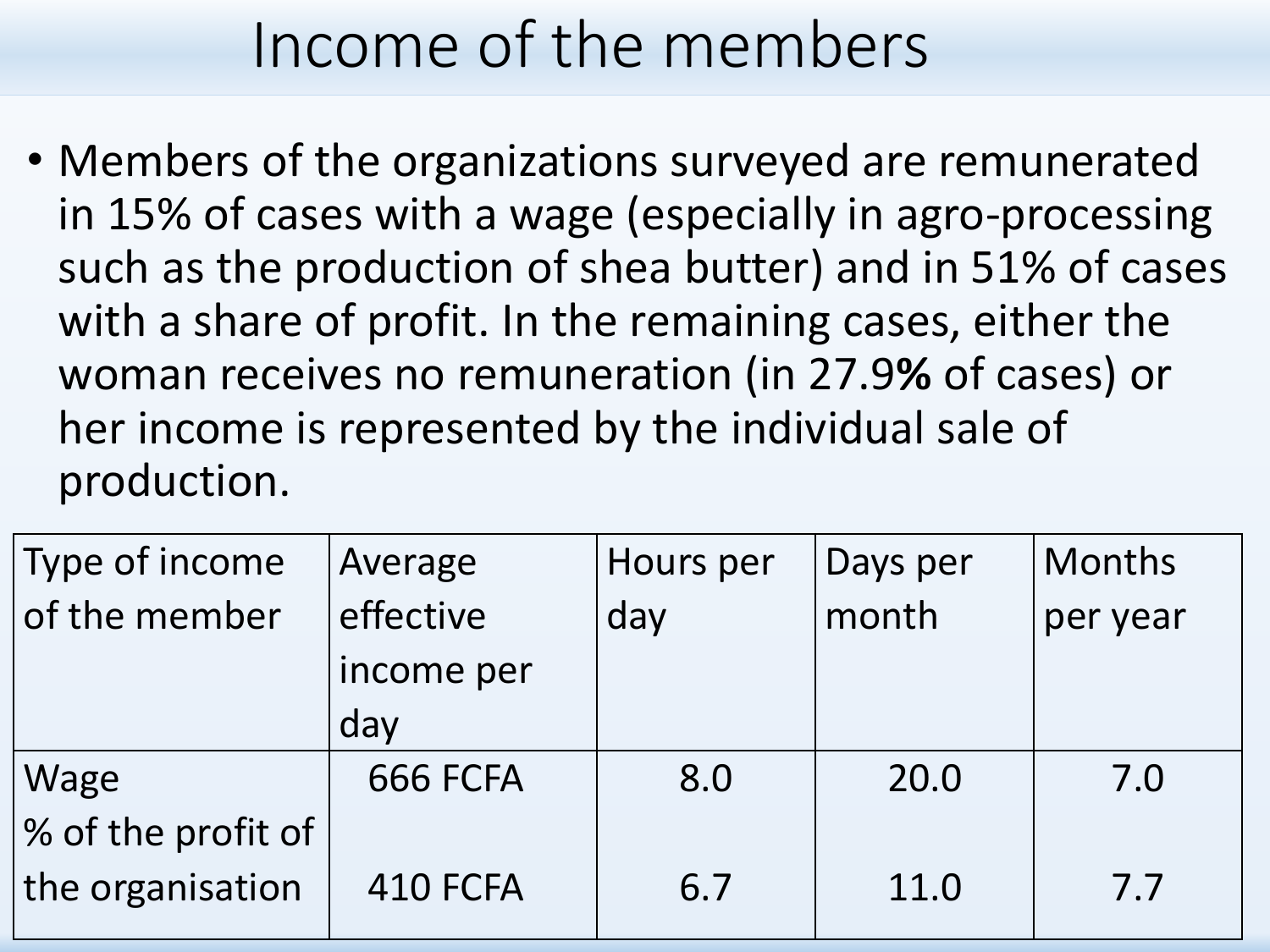#### Main difficulties in the organizations' activities as perceived by members

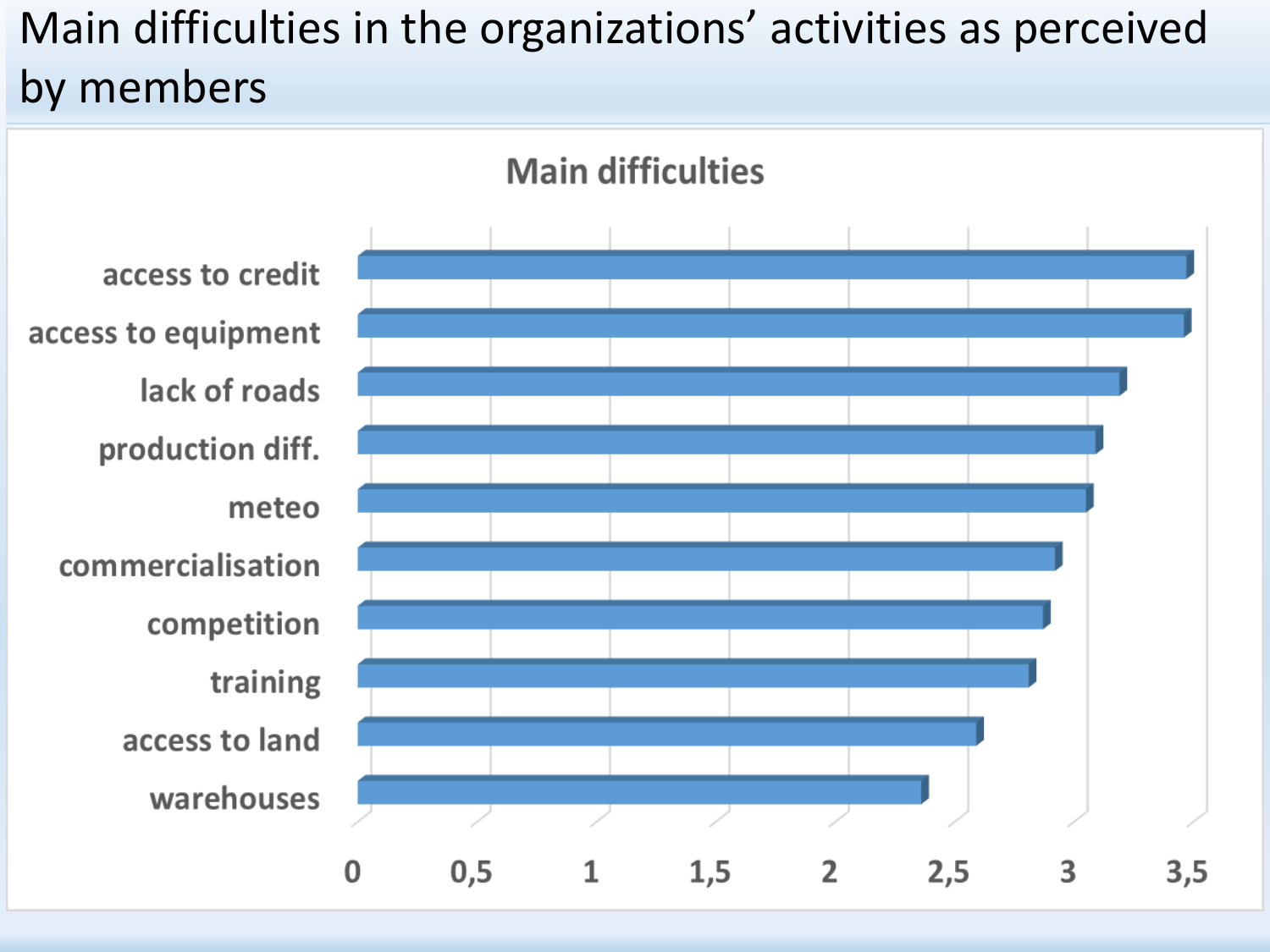#### Advantages of membership of an organization as reported by members

| <b>Advantages</b>                             | <b>Responses</b> |
|-----------------------------------------------|------------------|
| Credit, grant                                 | 18.3%            |
| Source of income                              | 17.6%            |
| Solidarity, mutual assistance                 | 16.9%            |
| <b>Training</b>                               | 12.7%            |
| Inputs purchase and sales by the organization | 11.3%            |
| Support for the individual activity           | 6.3%             |
| Work together                                 | 6.3%             |
| <b>Exchange of ideas</b>                      | 4.2%             |
| Empowerment                                   | 4.2%             |
| Social life                                   | 2.1%             |
| Total                                         | 100.0%           |

The benefits related to the exercise of an economic activity are appreciated more than those related to social relations (solidarity, exchange of ideas, group work, social life)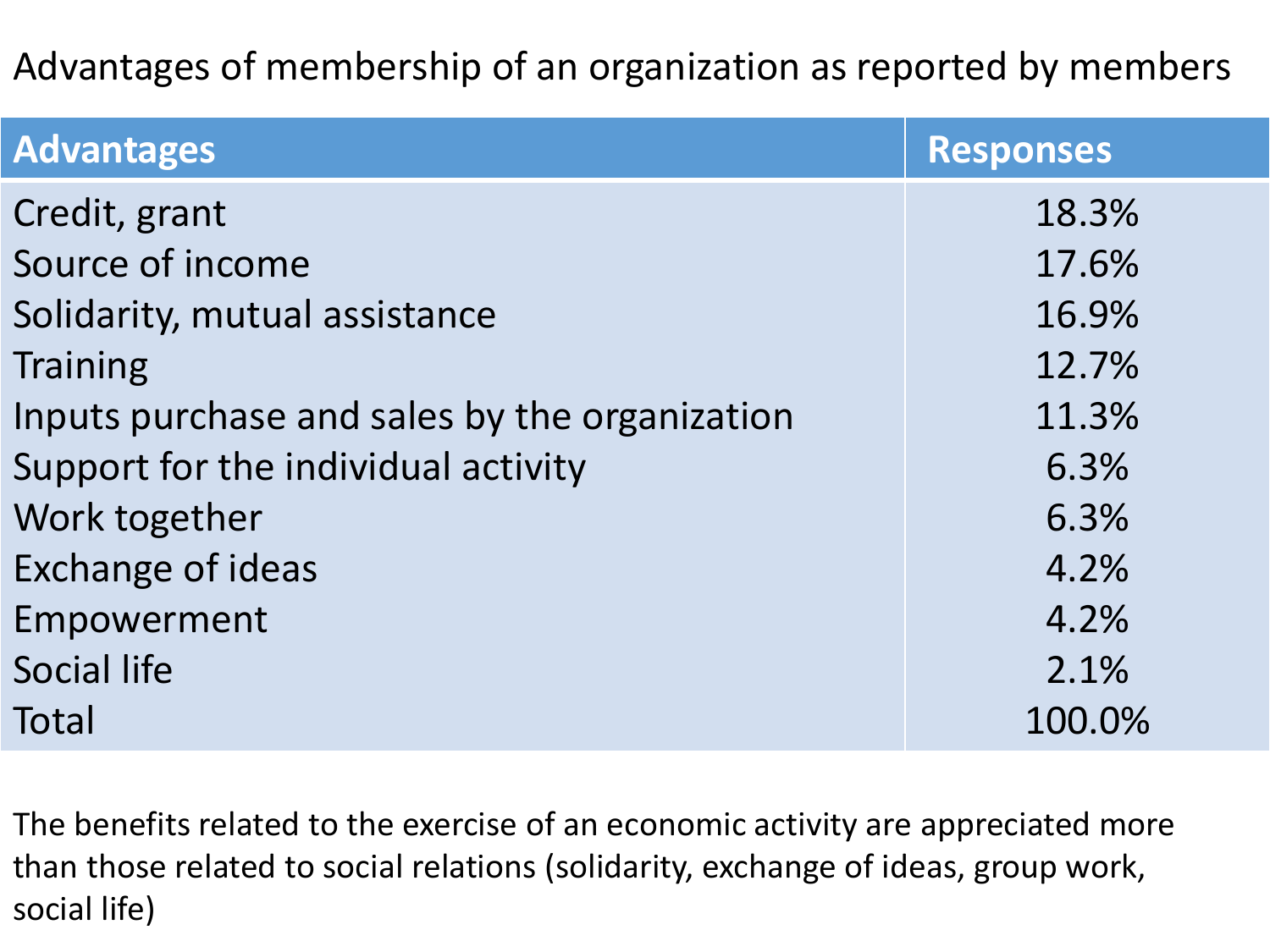### Gender impact

- The perception of the husband is positive in 78.3% of cases (96.2% in urban areas), negative in 21.7%.
- "husbands are happy of the activity of women since it brings money into the family". But some husbands do not allow wives to have an ec. activity outside home.
- Most organizations interviewed (84.1% of the total) believe that, for women's empowerment, a womenonly organization is preferable to a mixed one.
- "men want to prevail, steal the money, are less responsible and reliable",
- "women better understand each other", "women are shy, it is easier to discuss without men".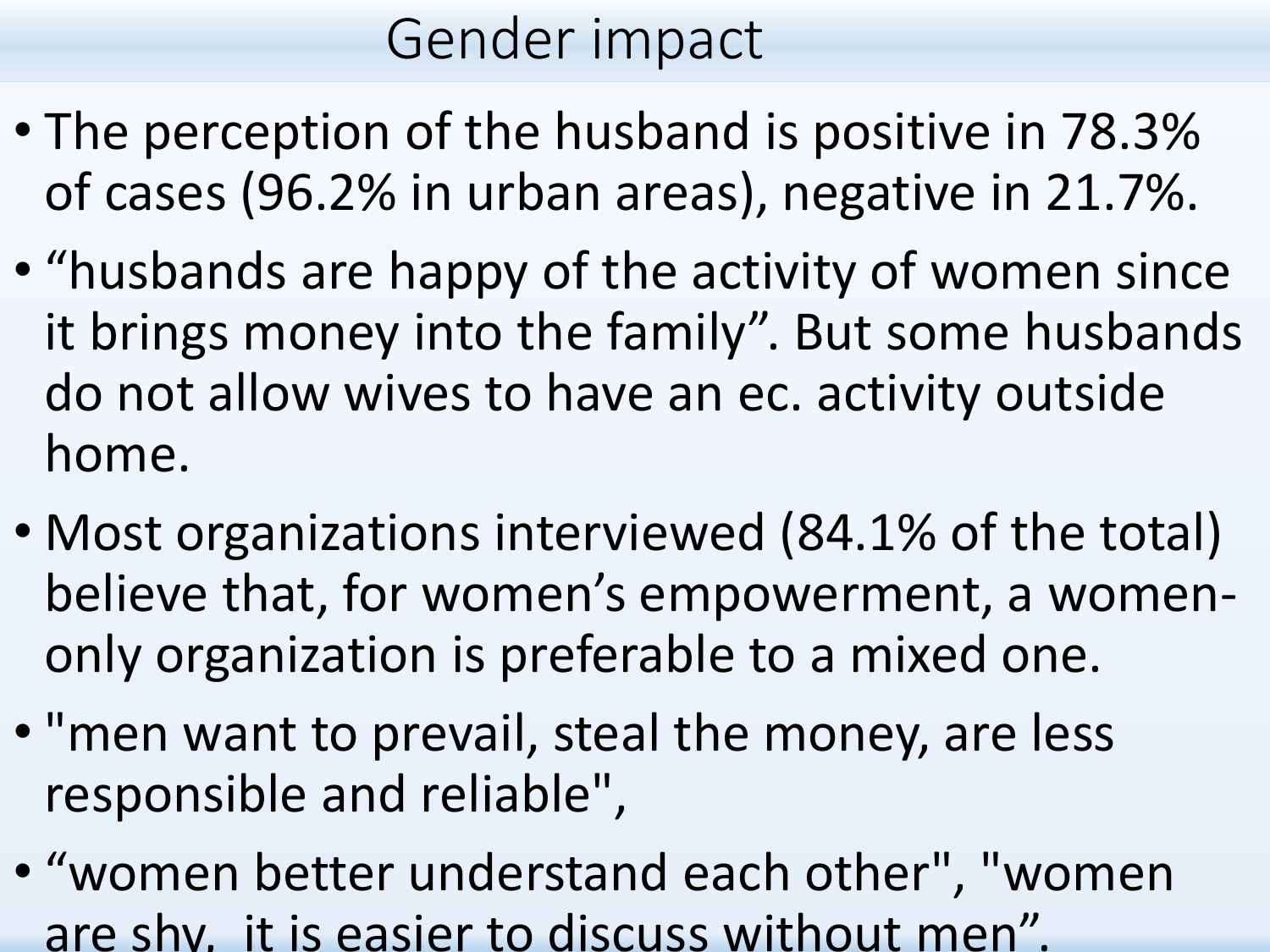#### A comparison between women members and nonmembers carrying out a specific economic activity

In a different survey in Burkina Faso in three important areas for rice parboiling (Dano, Banzon and Bama) on a sample of 120 women, I verified whether it was more profitable for women to exercise this activity individually or as members of a group. All women interviewed preferred to be members of a group and, as a consequence, of a Union.

Main advantages: a) access to the credit of the Caisse Populaire or of the group to buy the rice to be transformed. Non-member women cannot buy the rice on credit except from the husband.

b) possibility to sell to the Union the rice, which they parboil at home or with the group, at a price higher (on average by 20%) than the price they would get sitting all day in the local market. Only the women members of a group and of the Union can sell their product to the Union and this provides them with a safer market.

c) access to the equipment and training of the Union, which guarantees a product of better quality (in the organization's transformation centre there is quality control). d)group work.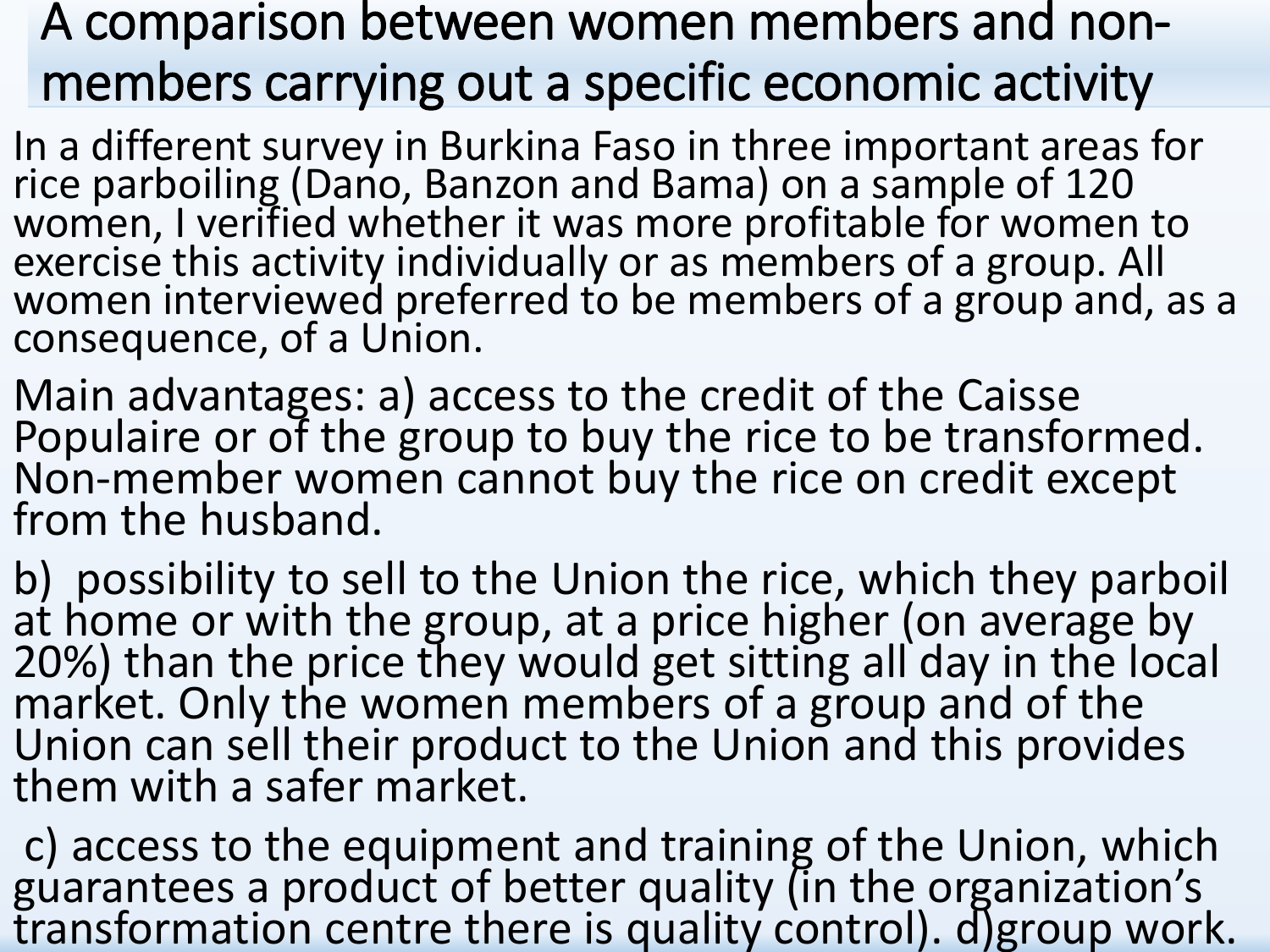A comparison between women members and non-members carrying out a specific economic activity

- Women members can work in the collective transformation centre only a few days in the year (44 days in Banzon and 17-18 days in Bama), due to its limited capacity (in terms of equipment and funds to buy the rice to be transformed) compared to the number of members.
- However, when they conduct at home their individual activity of transformation, they can obtain a profit much higher than the women who are not members.
- On average, the profit is from 6 to 4 times higher for women members interviewed than for nonmembers, depending on the area.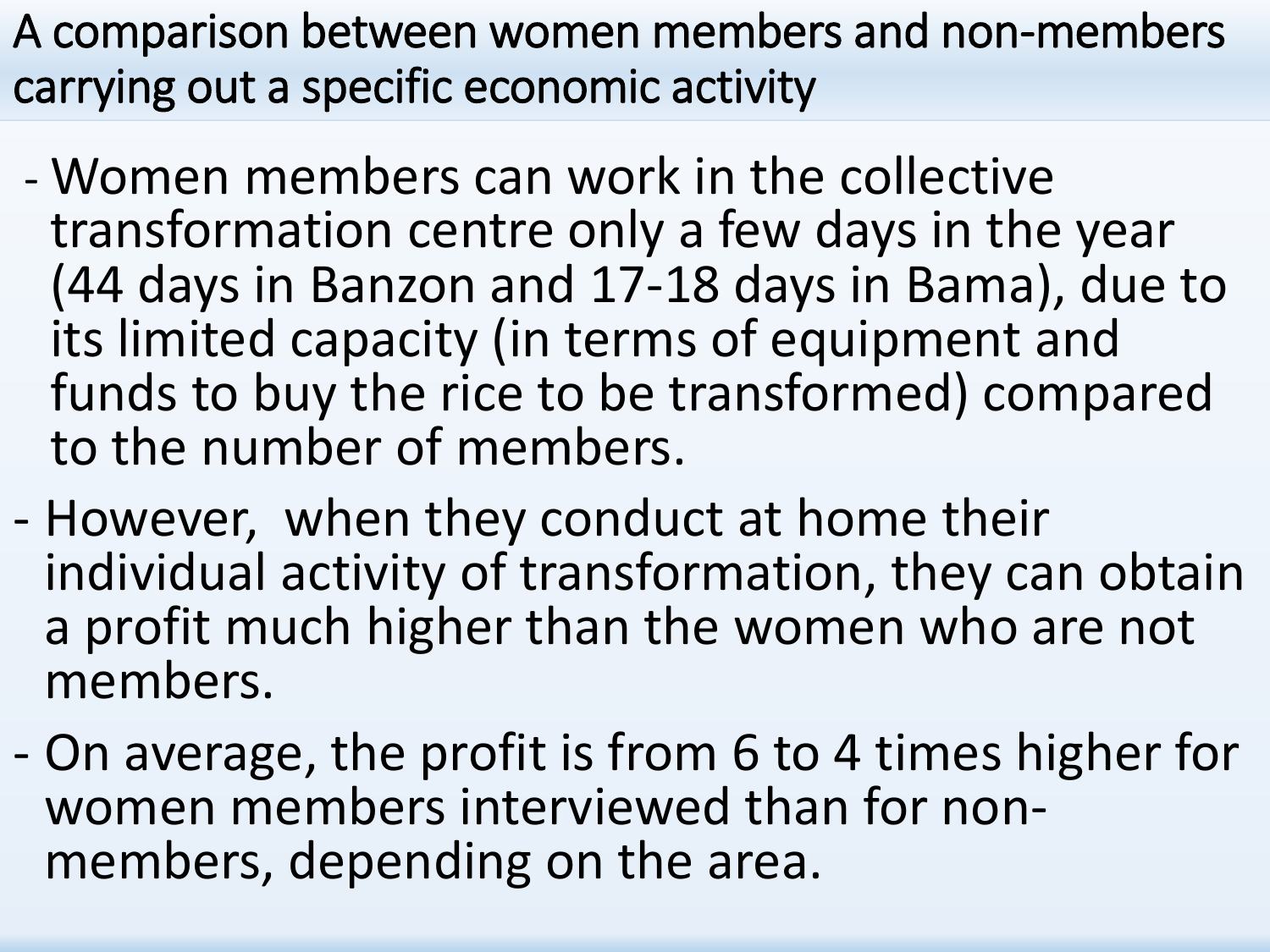- In West Africa, since the 90's, there was an explosion of grass-root organizations and women's groups, encouraged by the adoption of a legal framework, national policies for the promotion of women and by the international community.

- Some organizations were created, often by State civil servants, to capture external funds, but they do not carry out any real activity. Others face weaknesses, as also our research has shown: low education level of the leaders and members, lack of efficient administrative and financial management and of organizational capacity, absence of internal transparency and democracy, leadership conflicts and insufficient capital and technology.

- Anyhow, notwithstanding some of these constraints, this survey's results reveal that many producer organizations play an important role for women's empowerment, especially in rural areas and if women-only.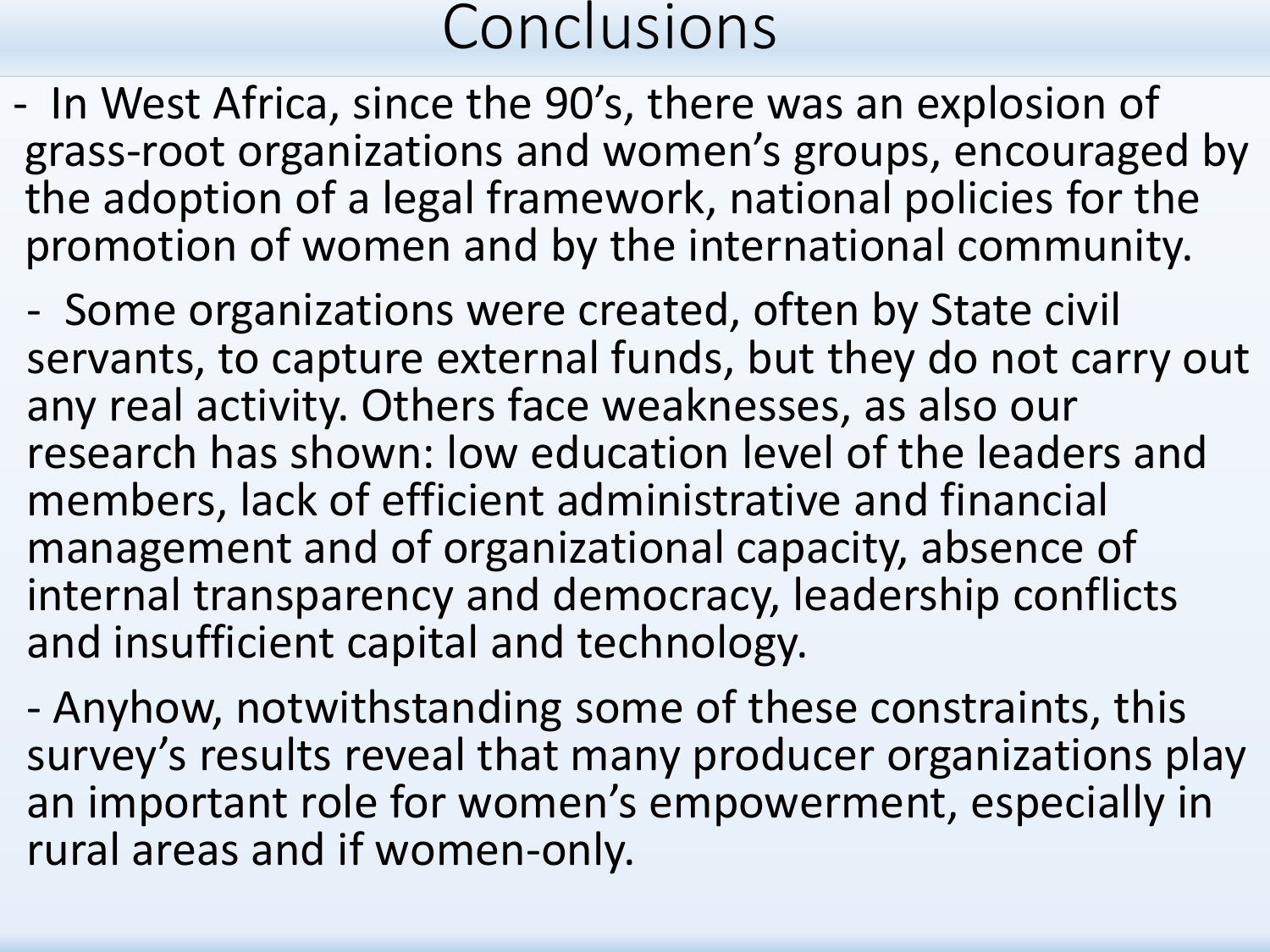# Conclusions: impact at community level

• It results from my research that the majority of the surveyed organizations have a positive impact on those who are not members through the supply of public goods (cereal banks and nutrition centres in rural areas), activities of protection of the environment and of sanitation and training of poor girls.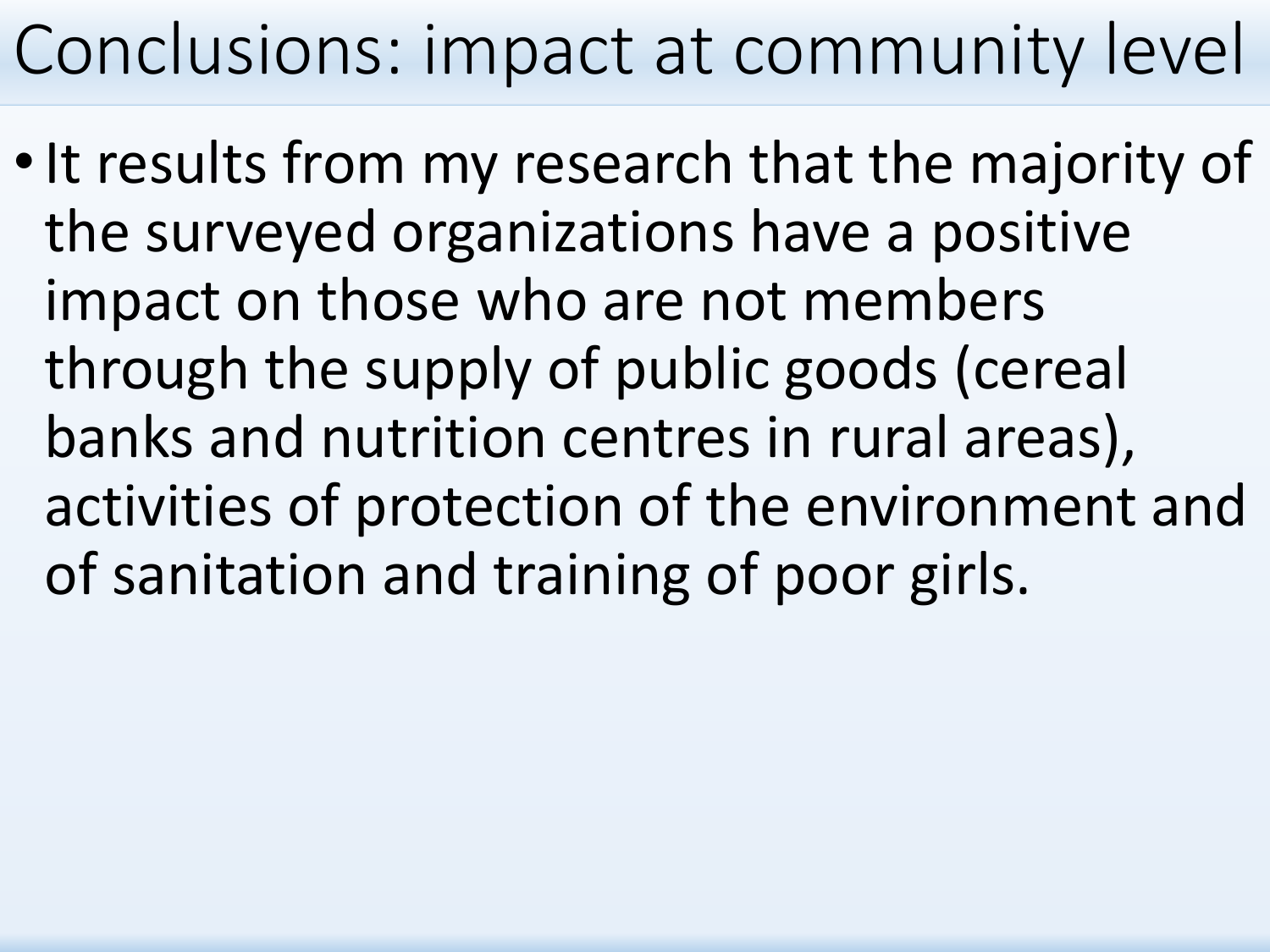### Conclusions: impact at personal level

- Group membership contributes to the psychological empowerment of women : coming out of the house's isolation, exchanging experiences and knowledge with other women, having access to information on women's rights, to micro-credit and therefore to a working capital fund, attending literacy and training courses, travelling to town and other countries, speaking in public inside the group enable women to widen their vision, lose their shyness and raise their self-esteem and selfconfidence. They can also begin to undo their "internalized oppression", i.e. the internalization of their own subordinate status in society (Kabeer, 1999).
- Inter-relation between increased individual selfconfidence and increased economic independence.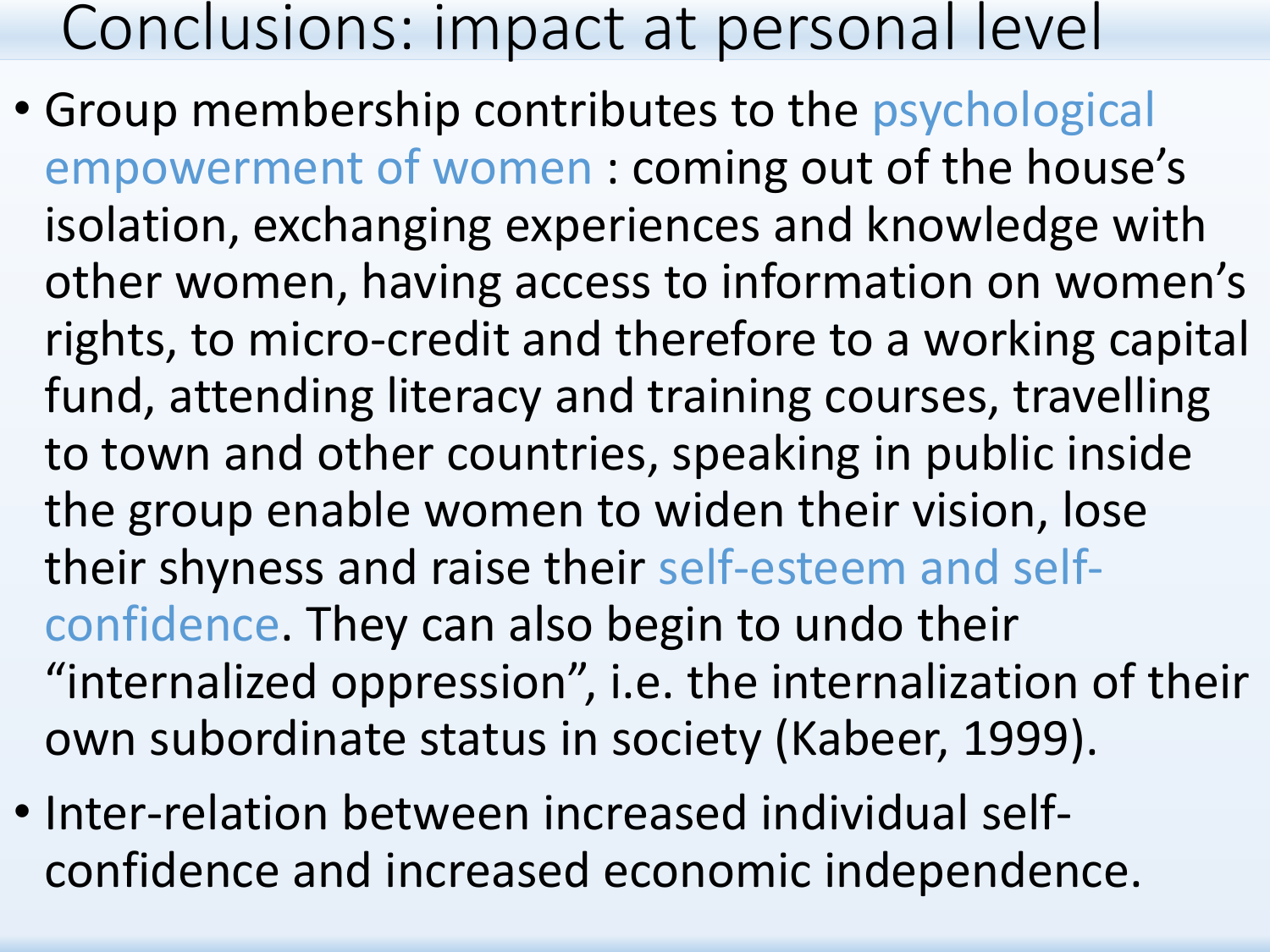Economic empowerment: Distinguish between:

a) wage-earning, trained women, with a more stable and better paid job, working almost every day in groups engaged in a profitable collective activity that requires equipment and a common work-space;

b) women members of groups, active in agriculture, livestock and trade, where the work is individual and income, often low, is represented by individual sales;

c) women who work for a short time (1-6 days per month), with a remuneration equal to zero (27.9% of cases) or low (less than 200 F CFA per day in 22.5% of cases), who are members of groups where the collective activity is less profitable and working capital or equipment are too small to use women longer or the members are too many, so they work in turns.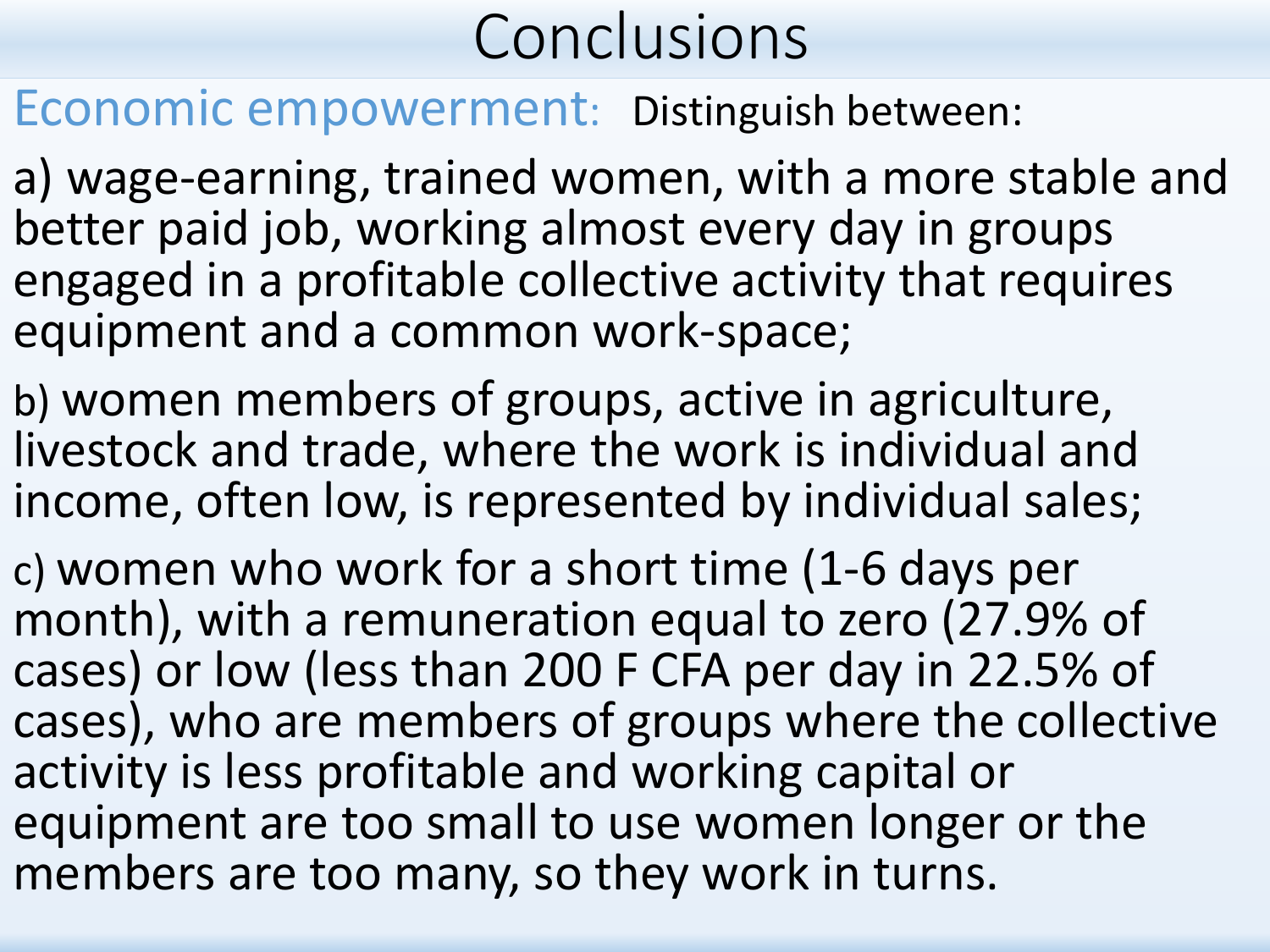- c) When the organization's profit is not shared between the members, the work of women is a kind of forced saving from which they will benefit in the form of investment by the organization in its activities or in the form of microcredit from the internal common fund or a microfinance institution (thanks to the group's guarantee).
- As the President of a large association said, "the small credit, this is the remuneration of the woman member", with which she can finance her individual activities (but she has the disadvantages of extra work, payment of interest on the credit and the risk of theft of the common fund by the President or the Treasurer).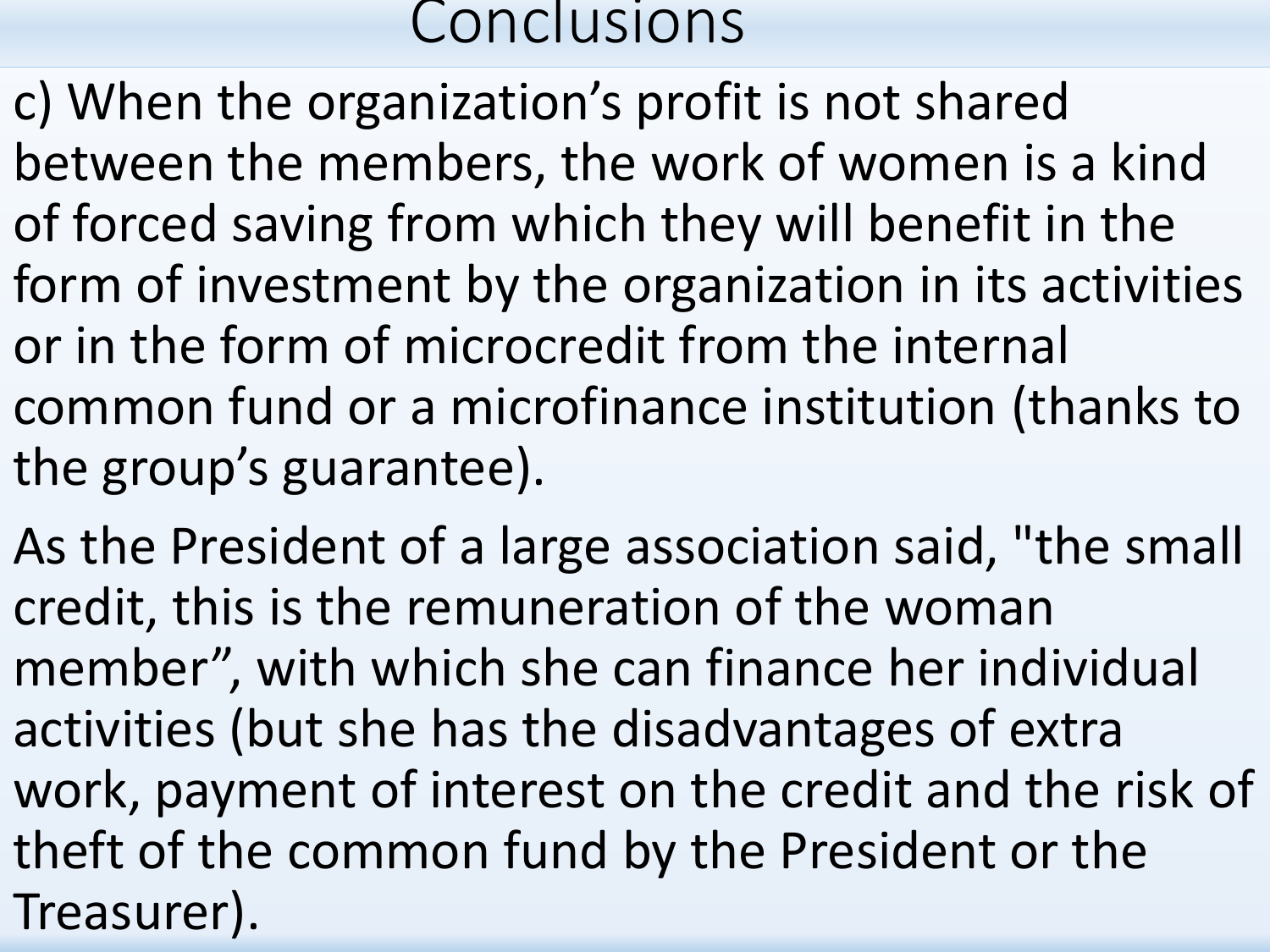## Women's individual activities

- All rural women interviewed, beside the work in the group, have an individual activity.
- Main individual activities: petty trade, livestock and work on the field of the husband and of other farmers;
- often, women use the training received through the group to conduct at home the same activity of the group, but in a more traditional way, due to rudimentary equipment (for ex., production of soap, shea butter and soumbala, parboiling of rice, preparation of the dolo (beer), weaving, cooking.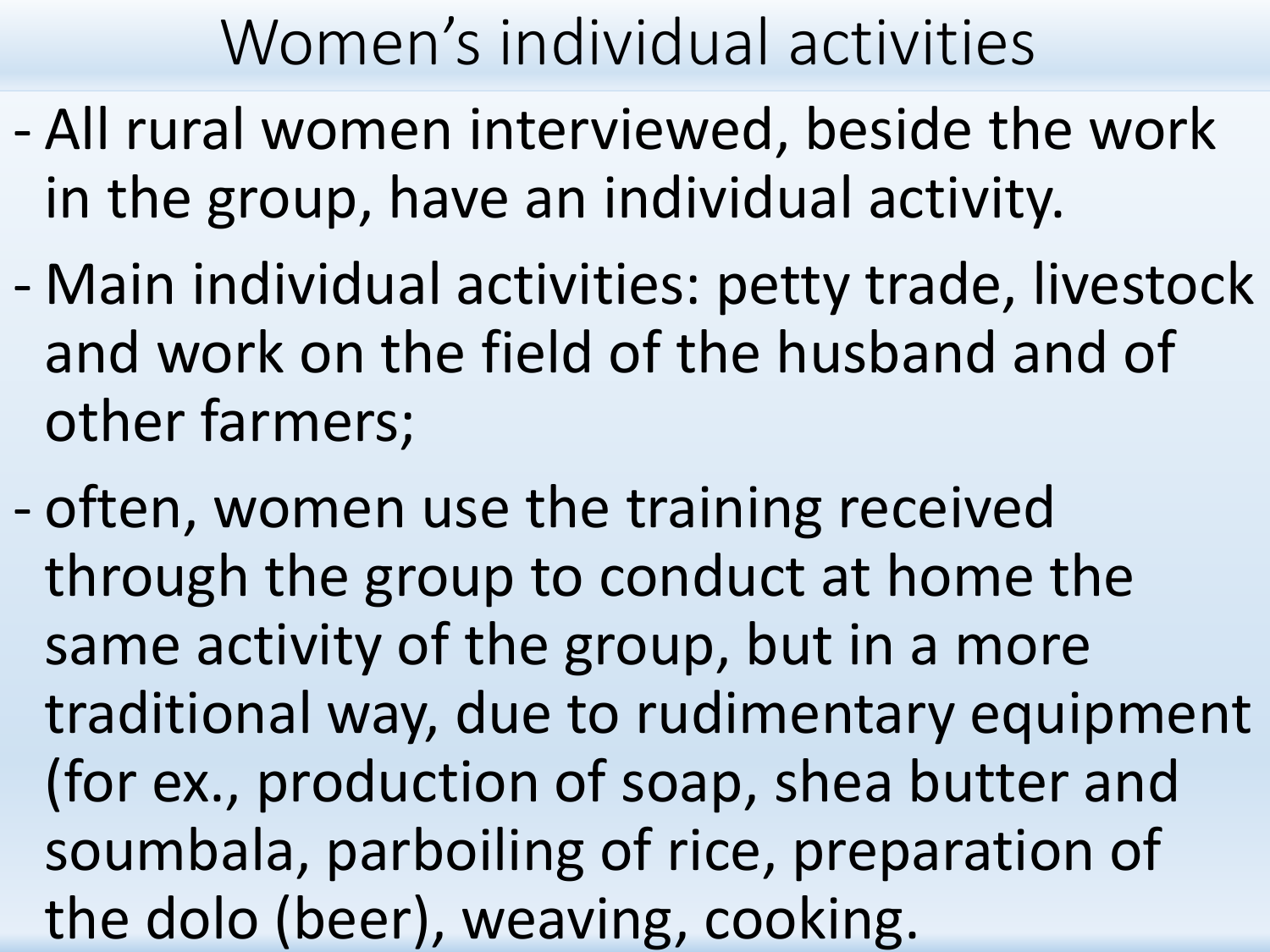The profit of women's ec. activities often is low:

- a) projects and NGOs continue to confine women to low-productivity, precarious, traditionally female activities (no diversification, but production is concentrated in a narrow range of goods with the risk of market saturation);
- b) due to the lack of training in marketing, there are groups, especially in agroprocessing, which, despite having their own equipment and workspace, have a lot of difficulty finding a market.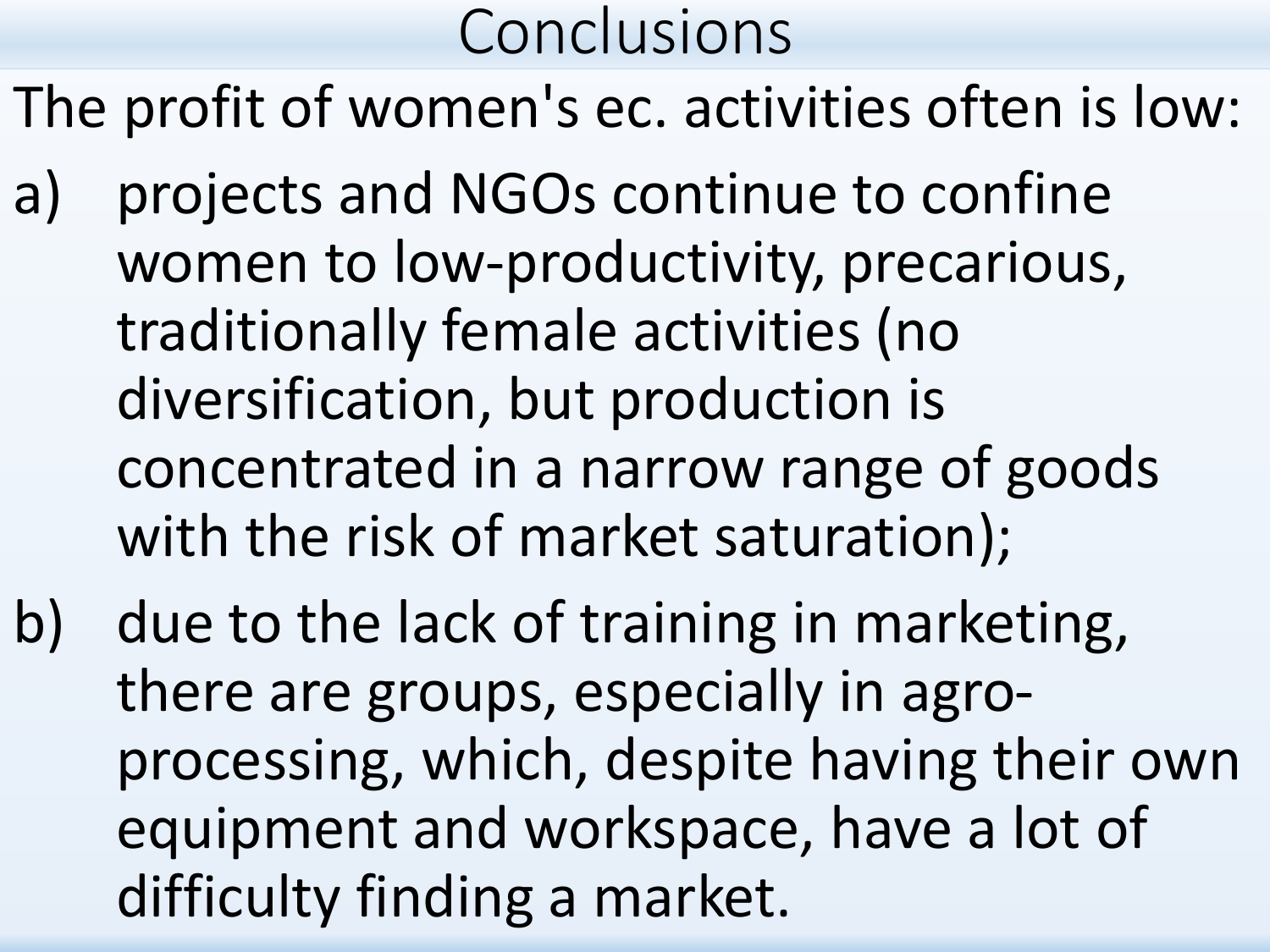- Before starting production, groups should identify innovative and profitable sectors, carry out market research and marketing training. The marketing phase is often neglected by projects.
- Since an excessive dependence from fair trade is risky, it is important to expand the domestic market through the organization of trade fairs, advertising, improved labelling and packaging and cultural awareness campaigns to convince the local rich people to consume good quality local craft & food products instead of imported ones. Rediscover lost traditional crops (fonio) and dishes, more sustainable and healthy , which provide new interesting markets.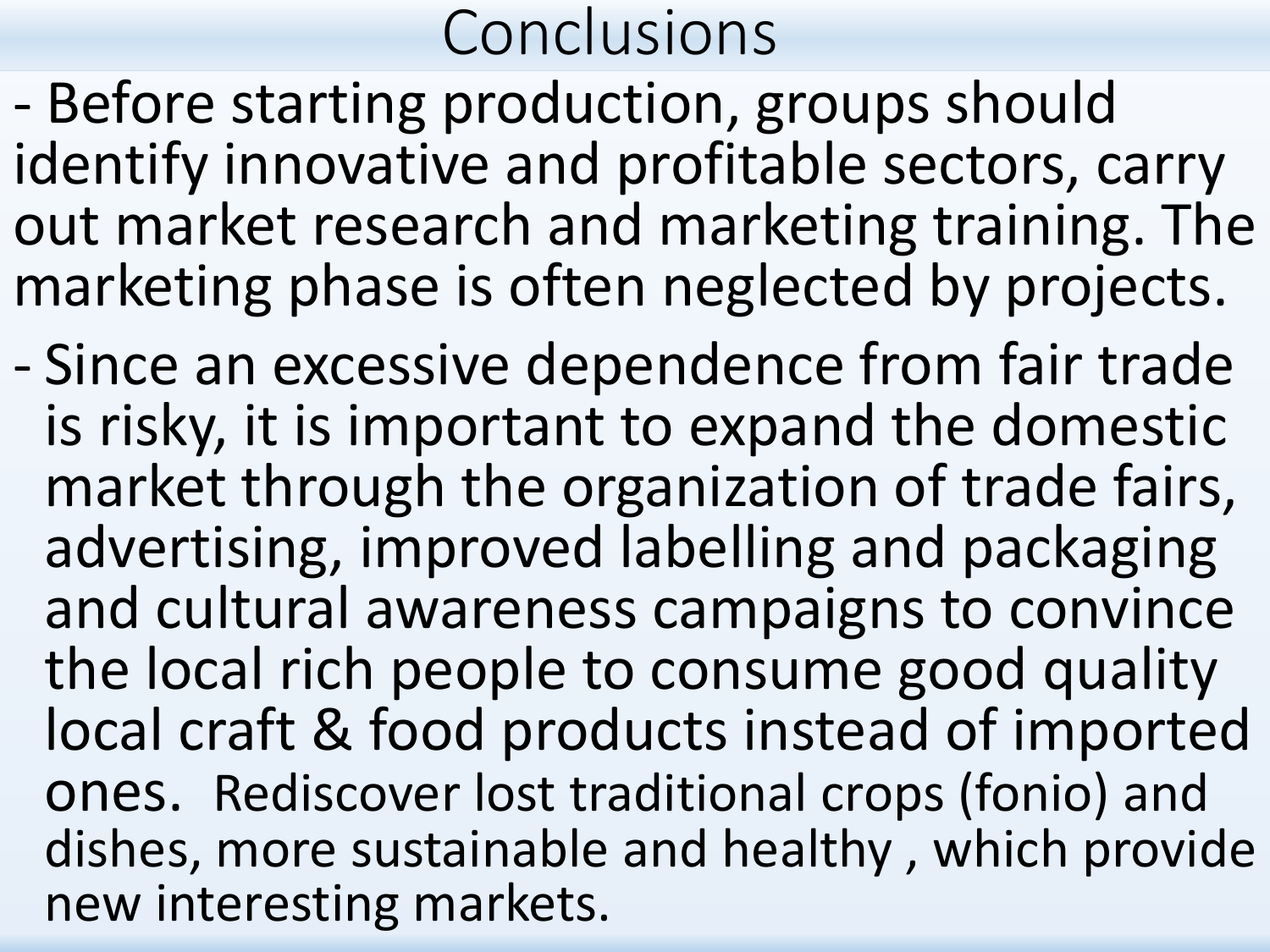To increase the productivity and profitability of women's economic activities, it is necessary to strengthen women's capacity (alphabetization courses, technical training, computer literacy courses, training in management and associative life), make available to them a substantial and even long term funding (often groups, due to insufficient working capital, must sell their production before buying the inputs necessary to continue to produce) and support them in marketing.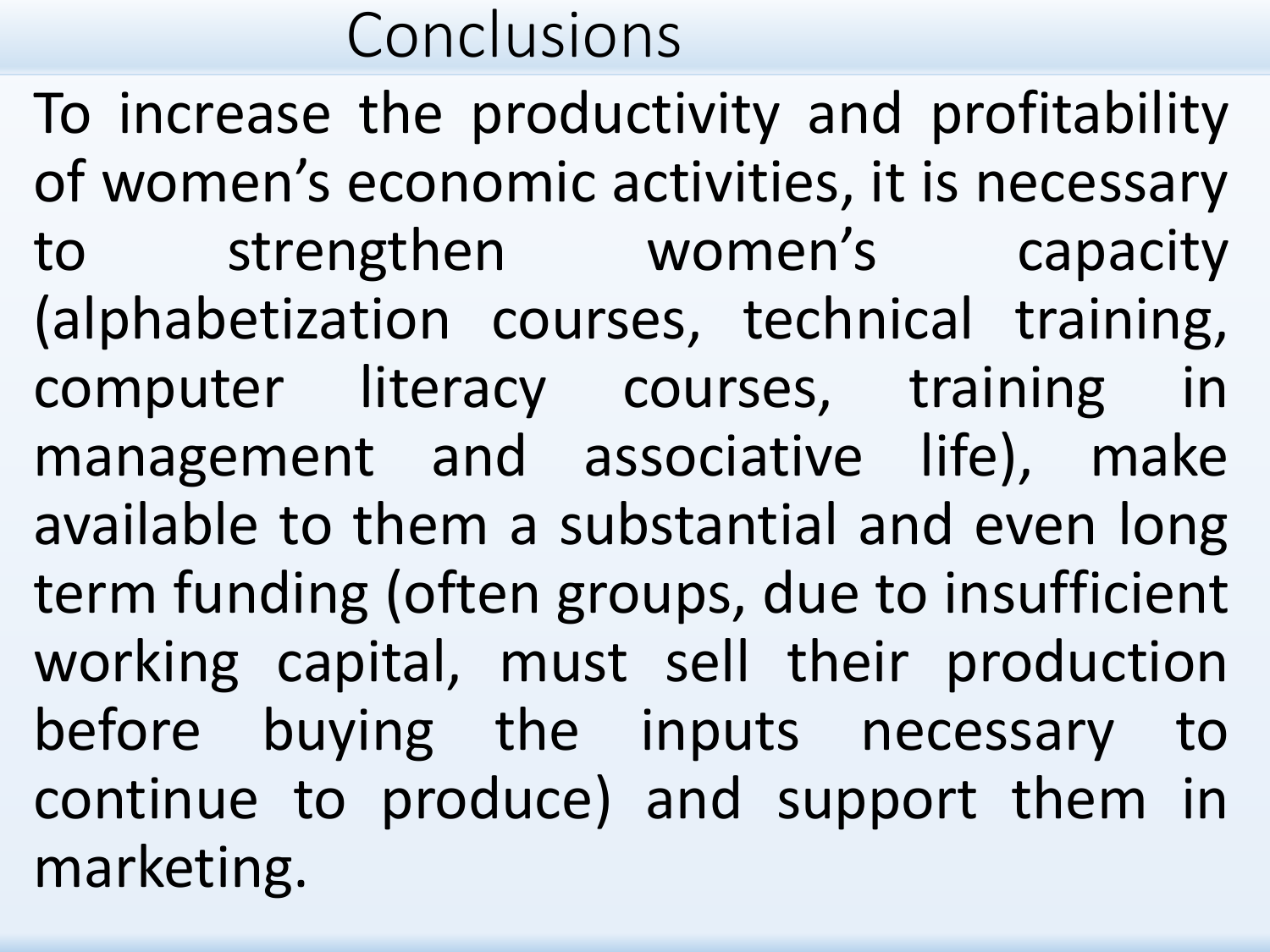- Specifically, to increase the productivity of women farmers it's necessary:
- to remove barriers to their access to: 1) land of good quality (individual titling, co-titling or community-owned land), 2) equipment and productive inputs, and 3) markets also through mobile phones (for ex. information about prices);
- to have extension services targeted to their needs, to increase female extension agents and to use women's social networks, associations to spread agricultural knowledge.
- Agroecology provides an alternative solution to increase food production in a sustainable way, much less dependent on external inputs. It is particularly appropriate to women, because it combines traditional knowledge and innovation, safeguarding biodiversity (Fao, 2016).
- Incorporate gender analysis into agricultural programs.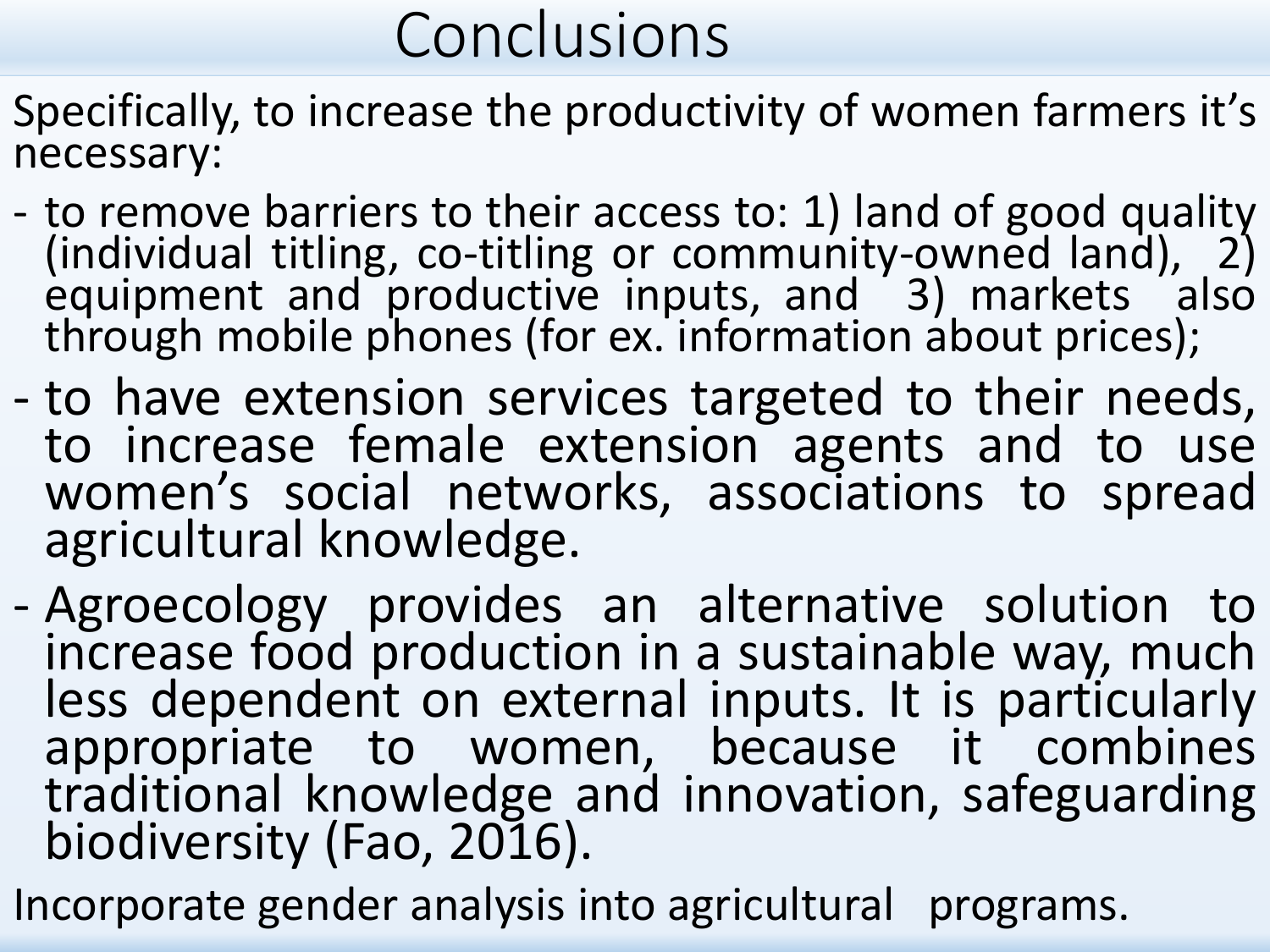- For genuine empowerment to occur, women should become owners of the programs, not passive recipients so that they can run it without the support of an outside agency.
- When an organization arises autonomously, as a result of endogenous dynamics, it is more likely to last in time and not to disappear at the end of the project: 71.4% of the interviewed organizations in rural areas were formed due to an internal impulse and 28.6% due to an exogenous one, related to external factors such as the offer of funding or training by national or international institutions.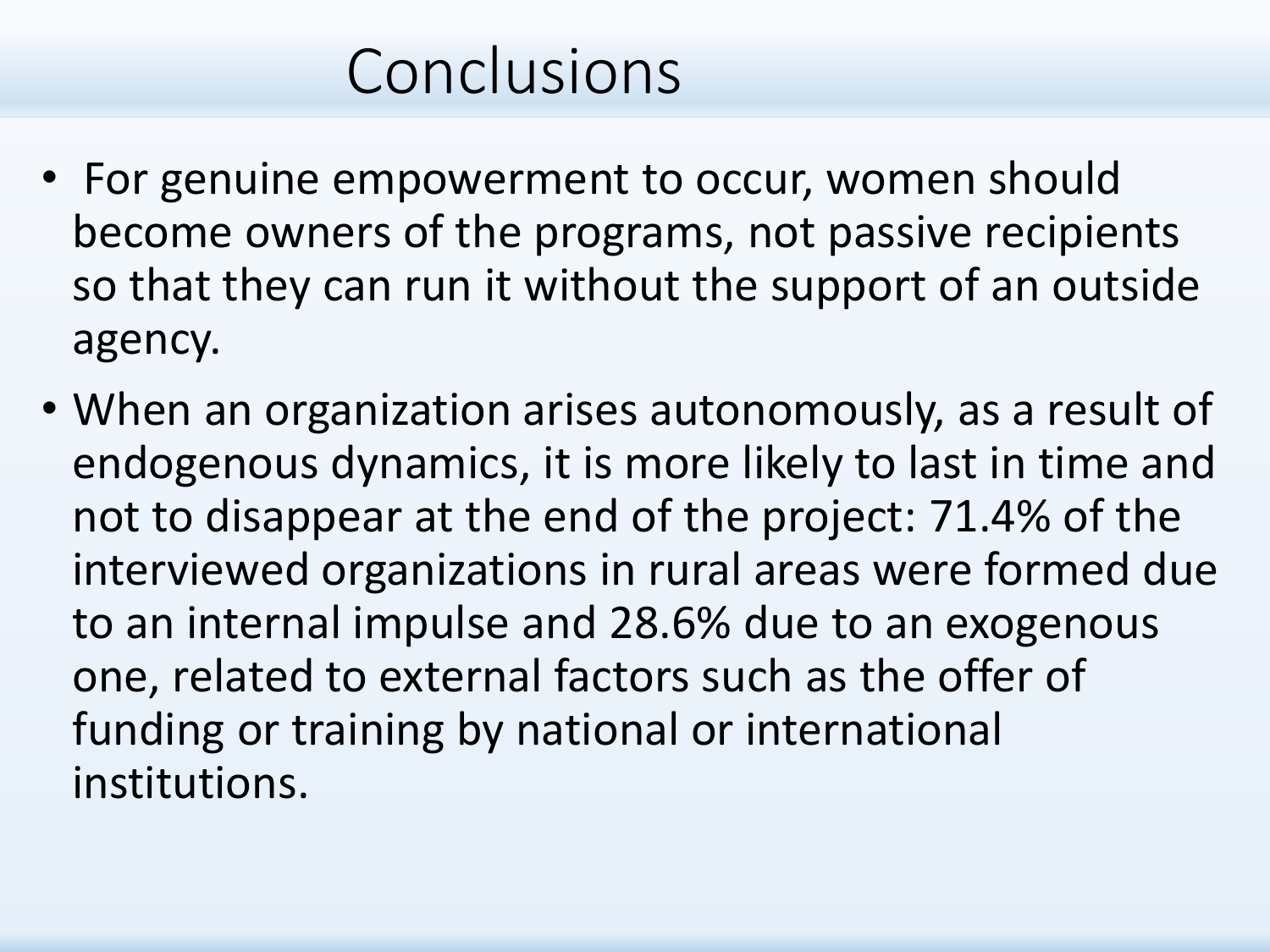Women's greater self-confidence and income can enhance women's bargaining power and they can have a greater role in decision-making (agency) within the household .

From the findings of this study as well as of others conducted in Mali and Niger on women's microenterprises, it results that almost all women interviewed control their own earnings and allocate the largest part of them to family expenses (meals' condiments, clothes, and especially children's education and health).

They contribute on average to 45-50% of household budget. This limits the reinvestment of their income in their economic activity. However they have no control over their husband's income (they often ignore how much he earns) and have no say on the utilization of production from the family farm, despite the unpaid work they provide in its cultivation.